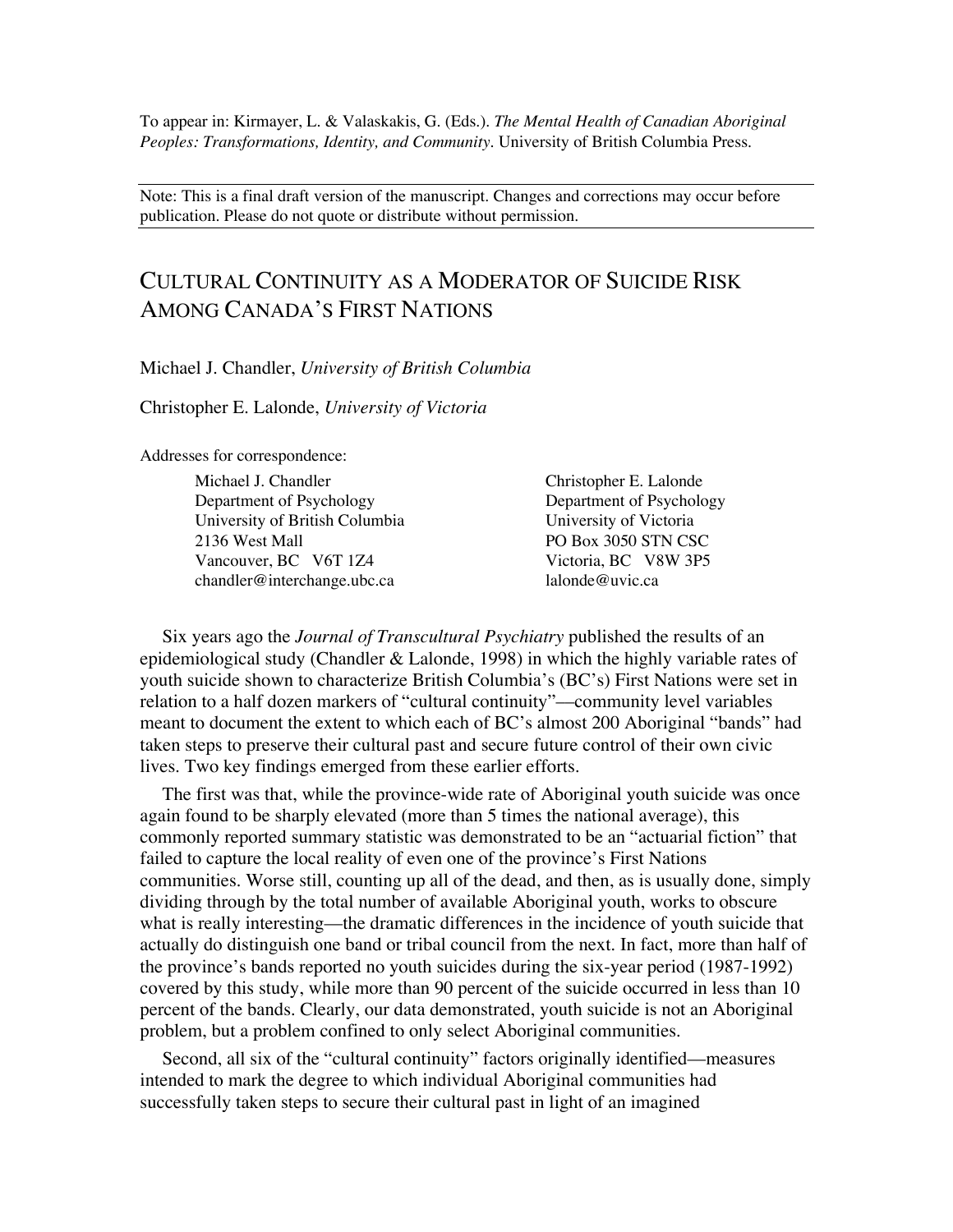$\overline{a}$ 

future––proved to be strongly related to the presence or absence of youth suicide. Every community characterized by all six of these protective factors experienced no youth suicides during the 6-year reporting period, while those bands in which none of these factors were present suffered suicide rates more than 10 times the national average. Because these findings were seen by us, and have come to be seen by others,1 as not only clarifying, but also as having important policy implications, we have undertaken to replicate and worked to broaden our earlier research efforts. We have done this in three ways. First, we have extended our earlier examination of the community-by-community incidence of Aboriginal youth suicides to also include the additional 8-year period from 1993 to 2000. Second, we collected comparable information on adult as well as youth suicides. Finally we worked to expand the list of cultural continuity factors from the original 6 included in our 1998 study to a current total of 9. The full details of these new efforts are contained in an article that has recently been submitted for publication (Lalonde & Chandler, in press). The present chapter is meant to paint, in broad strokes, the general outline of these new findings, to set them in relation to the results of our earlier 1998 publication, and to bring out what we believe to be some of the practical and potential policy implications flowing from these two studies.

Because the rationale for, and the conceptual underpinnings of, this ongoing program of research is already elaborated elsewhere (e.g., Chandler & Lalonde, 1998; Chandler, 2001; Chandler, Lalonde, Sokol, & Hallett, 2003), we begin here, in the first of the three sections to follow, with just enough about the theoretical foundations that under-gird these efforts to hopefully make it clear why the pattern of our search for insights concerning the roots of Aboriginal suicide is as focused as it is. Part Two summarizes key empirical findings common to our first and second studies of the relation between cultural continuity and community level rates of Aboriginal suicide––data that now covers the 14-year period from 1987 to 2000. Finally, in Part Three, we emphasize what we take to be some of the action or policy implications of this work.

## PART I: Working Out Which Stones Are Worth Turning Over

The program of research to be summarized here had its beginnings nearly 20 years ago with work aimed at better understanding the linchpin role that convictions about personal persistence play in the general identity formation process (Chandler, Boyes, Ball, & Hala,

 $1$  The fact that we have shown that some First Nations are operating in ways that work to reduce and even eliminate youth suicide has not gone unnoticed within the Native community and among government policy makers. In British Columbia, the Office of the Provincial Health Officer, and the BC Ministry of Health have adopted the methodology we developed as their de facto standard for surveillance of Native suicide. The findings from the latest study were featured prominently in The Provincial Health Officer's 2001 report on *The Health and Well-being of Aboriginal People in BC* and formed the basis for three of the six major policy recommendations contained in the report. At a national level, the work has been presented by Indian and Northern Affairs Canada to the House of Commons Standing Committee on Aboriginal Affairs in their deliberations on proposed the First Nations Governance Initiative and by representatives of the Aboriginal Healing Foundation to the Senate Committee on Aboriginal Peoples. This research was also extensively quoted in the final report of the Advisory Group on Suicide Prevention (*Acting on What We Know: Preventing Youth Suicide in First Nations*) jointly commissioned by National Chief Matthew Coon Come of the Assembly of First Nations and the federal Minister of Health Allan Rock. In particular, the research was used to underpin recommendations aimed at "supporting community-driven approaches; and creating strategies for building youth identity, resilience and culture."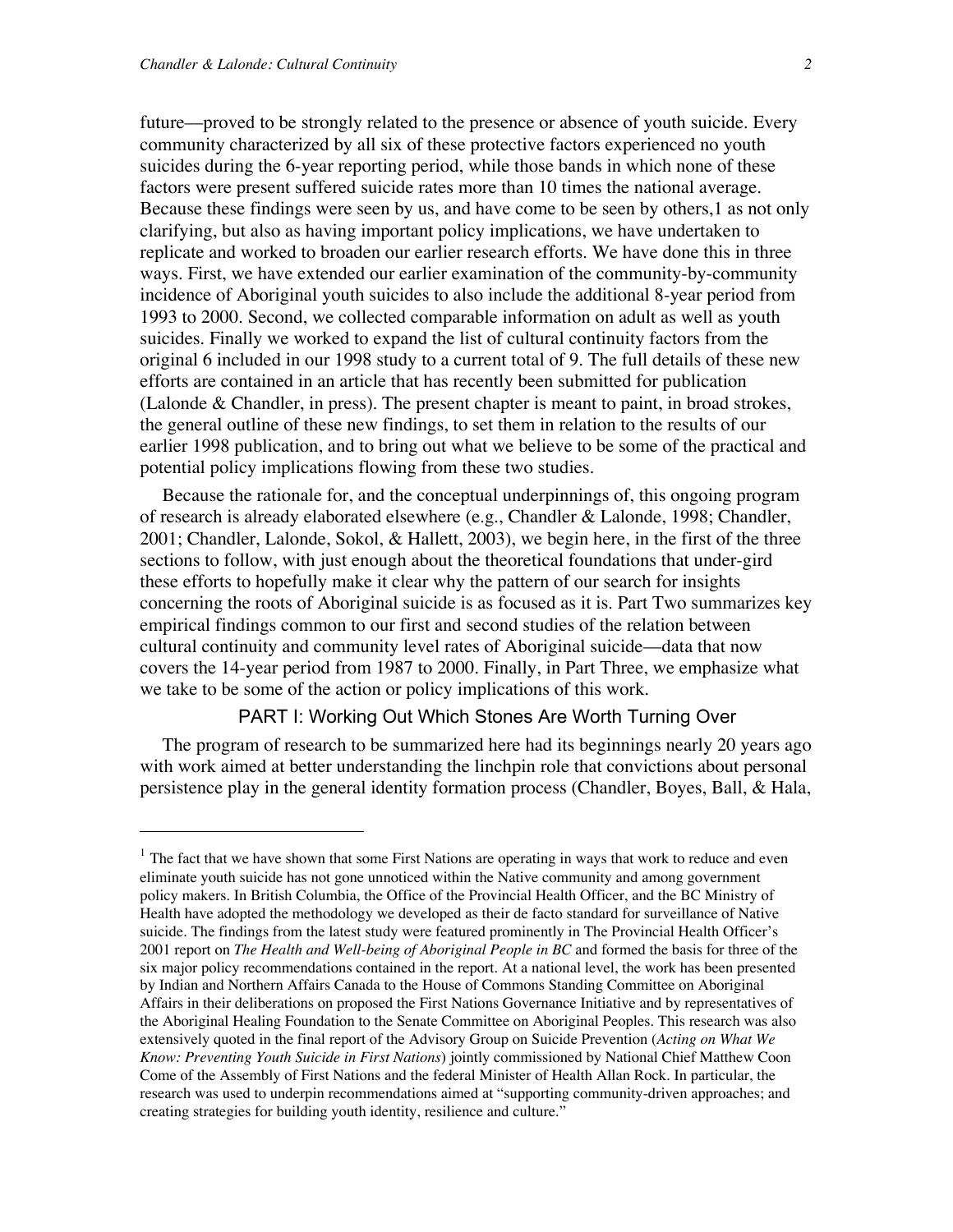1987). Persuaded by these early results that disruptions in the maintenance of selfcontinuity could cost young persons a serious stake in their own future, we subsequently turned attention to the study of actively suicidal adolescents who behave in deadly serious ways as if there were no tomorrow (Ball & Chandler, 1989; Chandler & Ball, 1990). More recently (e.g., Chandler, 1994, 2000, 2001; Chandler & Lalonde, 1995, 1998; Chandler, et al., 2003; Lalonde & Chandler, 2004) we have aimed to extend this line of inquiry by focusing attention, not on individual suicidal behaviors, but on the differential rates of actual suicide found to characterize whole communities. In all of these research contexts we have been guided by the working assumption that the risk of suicide (whether at the individual or the community level) rises as a consequence of disruptions to those key identity preserving practices that are required to sustain responsible ownership of a past, and a hopeful commitment to the future.

On this evolving account, the successful development and maintenance of an "identity" (any "identity"—including the self-identities of individual persons, and the shared cultural identities of whole communities) necessarily requires that there always be in place some workable personal or collective continuity-preserving mechanism capable of vouchsafing necessary claims of persistence in the face of inevitable change. Life (personal life; cultural life) is, of course, temporally vectored and so always awash in a stream of exceptionless change. Identities are stobs in this changing stream, and stand as the test of, and the limit for, change (Bynum, 2001). They do this by insisting that something (some entity; some process) remains in common, connecting one moment of inevitable transformation to the next. The battles we as individuals and as cultural groups wage against the currents of change––battles that when won allow both persistent persons and persistent peoples to be identified and re-identified as one-and-the-same across time––are, however, never decisive, but form instead parts of an ongoing project aimed at sustaining a measure of temporal coherence or biographical continuity. This is true, we have argued, not only because so many (classic and contemporary) touchstone figures before us have insisted that it is so (e.g., Harré, 1979; James, 1891; Locke, 1694/1956; MacIntyre, 1977; Parfit, 1971; Strawson, 1999; Taylor, 1988; Wiggins, 1980), but because, in a world otherwise on the move, notions of personal persistence and cultural continuity are deeply constitutive of what it could possibly mean to be a person or to have a culture. That is, any claims made on behalf of enduring personhood or cultural continuity would prove fundamentally nonsensical unless some such identity-preserving project was successfully in place (Cassirer, 1923). This follows for the reason that every conceivable form of moral order requires an accounting system that allows individuals and communities to be held responsible for their own past actions (Locke, 1694/1956), just as every planfull action commits both individuals and collectives to the prospect of a future in which they are the legitimate inheritors of their own just desserts (Unger, 1975).

#### From Self- and Cultural Continuity to Suicide

While all that has just been said is meant to help build the case that a secure sense of personal and cultural continuity are necessary conditions for what it could possibly mean to have a personal or cultural identity, more still needs to be said about the high costs associated with failing to meet these identity securing requirements, and the reasons that such failures might sometimes occur. If, owing to some train of personal or collective mishaps, single individuals or whole communities lose track of themselves in time, and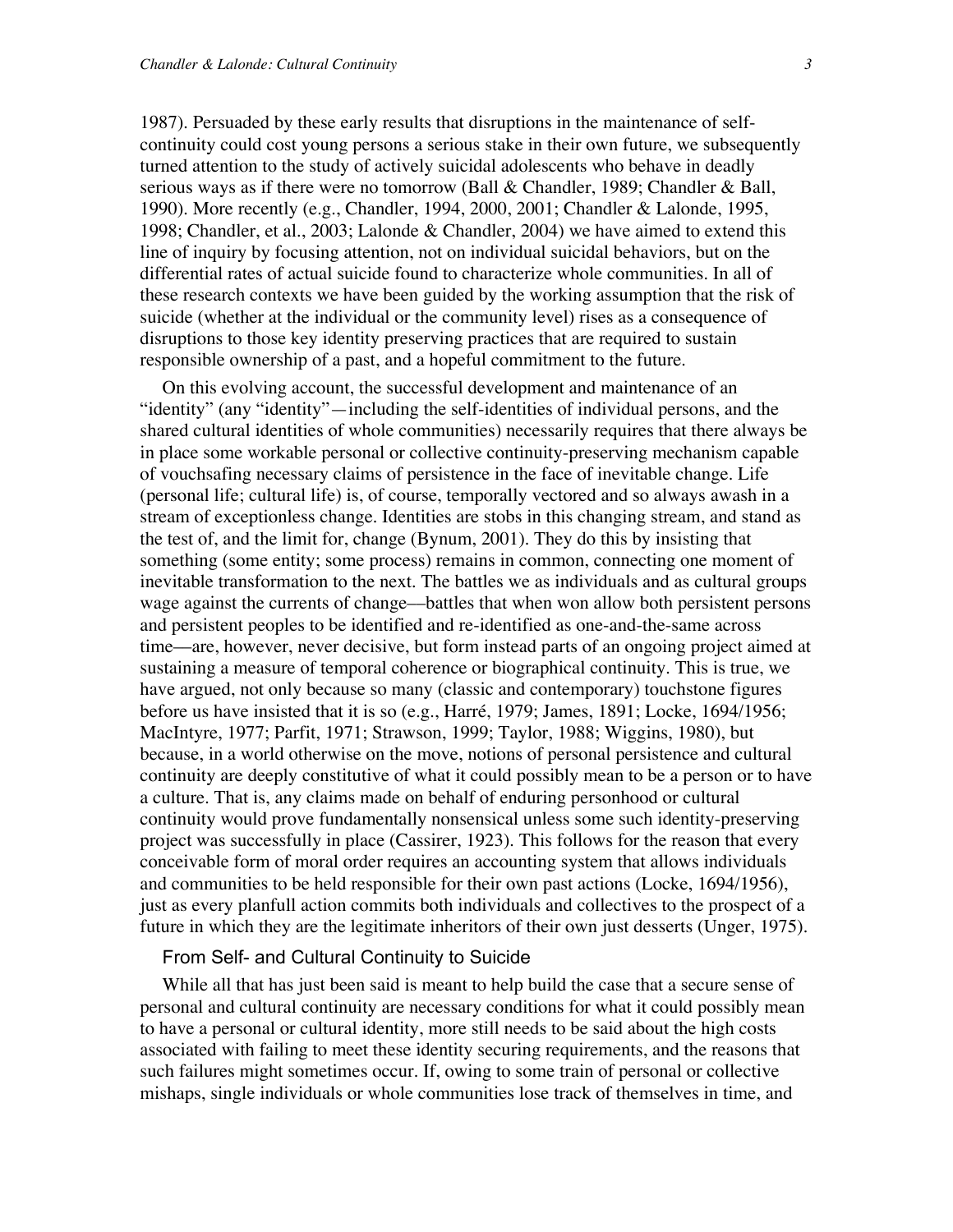so suffer some disconnect with their past or future, then old responsibilities and new promissory notes fly out the same window, and life, we argue, becomes cheap. On this account, what ordinarily keeps us all from impulsively shuffling off our respective mortal coils whenever (as so regularly happens) life seems hardly worth living, are all of those responsibilities owed to a past that we carry with us, and all of the still optimistic expectations we hold out for the persons we are *en route* to becoming. As seen from this perspective, individual persons and whole communities that successfully maintain a sense of personal persistence or cultural continuity are shielded from at least some of the slings and arrows that outrageous fortune regularly holds in store, and so ordinarily choose life over death. By contrast, when circumstances (developmental or socio-cultural circumstances) turn in such a way as to undermine self- or cultural continuity, then a sense of ownership of the past is easily lost, and the future (because it no longer seems one's own) loses much of its consequentiality. To the extent, then, that the temporal course of one's individual or cultural identity is somehow fractured or disabled, those persons and those whole communities that have suffered such broken ties to their past and future are, we have argued, put at special risk to suicide, just as achievements that serve to preserve or rebuild such ties work as protective factors that shield them from the threat of self-harm.

#### From Theory to Practice

Two broad sets of implications flow from the theoretical account just outlined: one of these is diagnostic, after a fashion; while the other is all about matters of "prevention," or intervention, or otherwise minimizing the risks of suicide, especially in First Nations communities.

The first of these prospects—the one having to do with risk assessment—arises out of the fact that, because suicides remain rare even when epidemic, individual suicidal acts all but defy being anticipated, or otherwise "diagnosed" before the fact. That is, while we regularly act otherwise, because of the irretrievable costs of being mistaken, actuarially, the "safest" bet is to always predict that no one will ever take his or her own life. Things that happen 10, or even a 100 times per 100,000 cases are simply too rare to ever get any predictive purchase upon. Still, on the prospect that suicides will not ultimately prove to be entirely fortuitous, or the unfathomable result of truly random contingencies, it continues to make at least "potential" sense to attempt to reduce the odds of always being caught unawares by working to ferret-out which sub-groups from the general population do, and which do not, run markedly elevated risks of killing themselves. The word "potential" is employed here advisedly, however, because the likely utility of such information is strongly dependent upon: a) the extent to which such type-casting efforts actually work to pick-out persons or groups that are at sufficiently at risk to warrant the presumption of intervening in their lives; and b) the degree to which such profiling efforts actually recommend, or realistically afford, any sort of remedial action.

As it turns out, not everything known to be statistically associated with suicide actually fits one or the other or both of the criteria just outlined. It is already generally known, for example, that boys are, on the average, something like four times more likely to complete acts of suicide than are girls (BC Vital Statistics, 2001), and that Aboriginal persons and poor persons (along with your rank-and-file adolescent or young adult) are at somewhat greater risk to suicide than are their richer or younger or older or culturally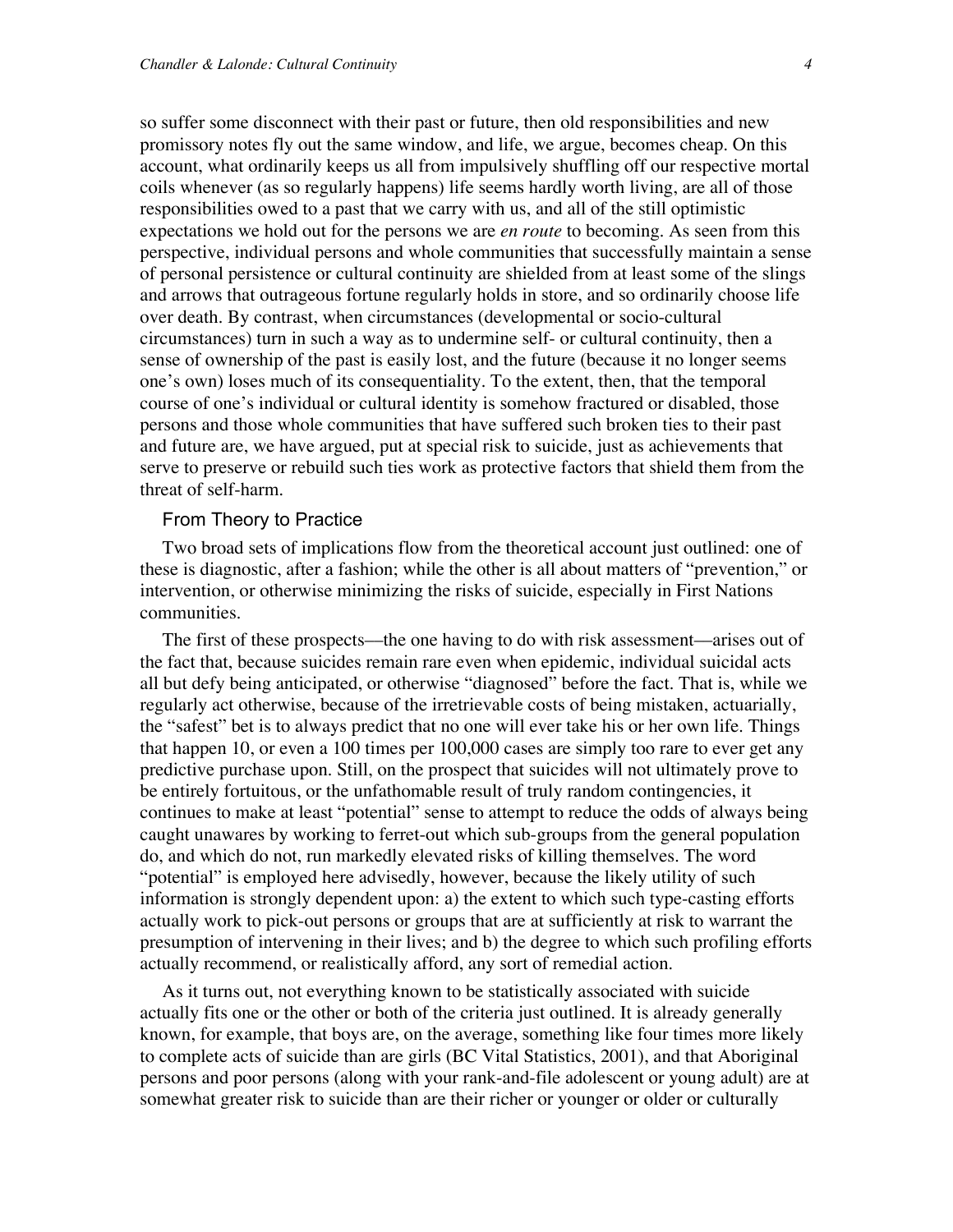mainstream counterparts (Cooper, Corrado, Karlberg, & Pelletier Adams, 1992). While not without interest, such broad demographic markers are, in most cases, of only marginal utility. The obvious problem is that any serious suggestion that someone might be actively suicidal obliges us to set in motion plans––usually quite draconian plans––meant to save them from themselves. Such preventative steps (in the extreme, removing belts and shoe laces, limiting access to "sharps," etc.) are not, of course, the sort of things one undertakes lightly, but, rather, soberly and discreetly and on stronger evidence than, for example, that provided by the fact that someone's risk to suicide quadrupled (from something like 10 in a 100,000 to 40 in a 100,000) simply because they happen to carry a "Y" chromosome. Similarly, no matter how otherwise desirable it may seem to some, the short-term prospects that the poor will actually inherit the earth continue to be remote, thereby removing economic reform from the readily available list of actionable suicide prevention strategies. If, collectively, we really wanted to spare the poor all of the known consequences of their impoverishment, we would have done so long ago. Less because of a lack of will than a lack of ways, there is also little we are in a position to actually do about the elevated risks associated with age and sex and ethnicity. Among the things that all of this implies is that potential predictor variables that are unlikely to be even remotely decisive, or that we have little hope or intention of remediating, are likely to prove of only modest practical relevance. What seems required instead, given the futility of going on naming things that can't or won't be changed, is not another blind troll through yet another sea of low-yield actuarial details, but a theoryguided search for individual and cultural practices that are both subject to possible reform, and that stand in some interpretable relation to actual decisions about life and death.

Part Two of this chapter, is all about our own efforts to search out *community level* markers of cultural continuity adequate to the task of accounting for the dramatic variability in youth and adult suicide that we have identified within BC's First Nations. Before coming to these group data, however, the balance of this introductory section is given over to first lining out key results from our earlier attempts to explore the relations between the self-continuity warranting strategies of "standard issue" adolescents, and the presence or absence of serious suicide attempts.

## Self-Continuity as a Hedge Against Suicidal Behaviors

Our initial work on suicidal behaviors, carried out in the late 80's and early 90's (Ball & Chandler, 1989; Chandler & Ball, 1990), was built upon still earlier research (e.g., Chandler, Boyes, Ball, & Hala, 1987) aimed at tracking routine developmental changes in the course of identity development––in particular, changes in the way that young people lay claim to, and attempt to warrant, the common conviction that they somehow remain one and the same person despite often dramatic changes. Relying on procedures that required young respondents to justify their claims to personal persistence, both in their own lives and in the changing lives of various characters drawn from classic works of fiction, we worked to generate an age-graded typology descriptive of the increasingly complex ways in which ordinary, culturally mainstream adolescents regularly attempt to justify their own claims of personal persistence in time.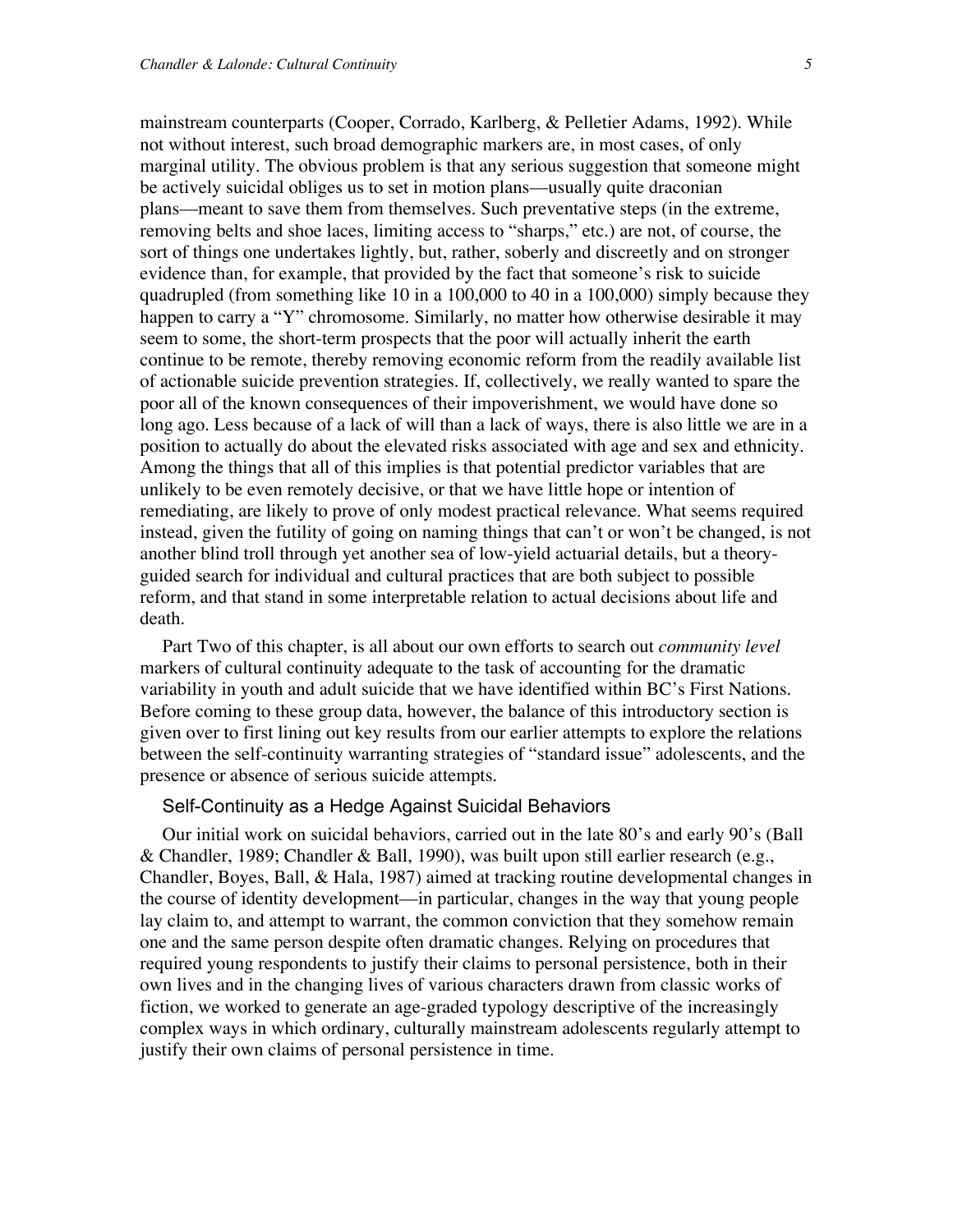## Building a Normative Case

While effectively everyone we tested was quick to claim some measure of personal persistence, most got better at defending such claims as they grew older. The pre-teens we interviewed commonly imagined, for example, that they and various story protagonists retained their identity across large-scale changes in appearance, behavior, and belief simply because their names or fingerprints or some other concrete part of their make-up somehow successfully stood apart from time, and served as tangible proof of their continuing identity. By contrast, their older teenage counterparts tended to subscribe to altogether different and more sophisticated claims for sameness in the face of change by insisting, for example, that the real personal transformations that they and others routinely suffered represented only surface, or mere phenotypic changes that were easily trumped by the presence of some other deep-lying or genotypic core (e.g., their personality, or character, or soul) that was thought to go on being self-same through thick and thin.

Without undertaking to repeat here all of the details of the longish descriptive typology that emerged from this work, our earliest research made two things especially clear. One of these was that, essentially without exception, all of the more than 200 ordinary young people that we individually interviewed were strongly committed to the view that, despite what was commonly recognized to be wholesale change, they and others were personally persistent (i.e., numerically identical with themselves), and so deserved to be counted only once. Second, although the particular strategies that our young participants adopted as a means of backing their claims for self-continuity varied in systematic ways, with older respondents typically employing more adequate and cognitively complex arguments, all were able to make some followable case for why the changes in their lives deserved to be discounted in favor of an identity that remained recognizably the same.

#### From Self-Continuity to Suicide

One implication of the evident step-wise developmental trajectory of self-continuity warranting strategies displayed by the young participants in our research is that, in the usual course of their growing up, they ordinarily first subscribe to, and later reject, as many as 3 or 4 qualitatively different strategies for concluding in favor of self-sameness. As a result of this scalloped developmental pattern, it follows that, at selective moments in their adolescent lives, all of these young persons regularly pass through a series of interim moments during which older and once serviceable methods for reasoning about personal persistence are rejected as childish and immature, sometime before more mature replacement strategies are as yet comfortably in place. Caught in brief transition, with both feet (so to speak) temporarily off the ground at once, such individuals presumably lack the conceptual means necessary to negotiate a proper diachronic sense of selfhood, and so might be easily tripped up by what would ordinarily count as only minor adversities. Seriously contemplating suicide, which most of the time most of us would not do if our lives depended on it, could, under these fickle, fly-by-night circumstances, easily becomes a live option.

A part of what is potentially interesting about this on-again, off-again developmental picture of identity development is that it provides the interpretive means for making understandable a brace of otherwise perplexing, if recurrent findings. One of these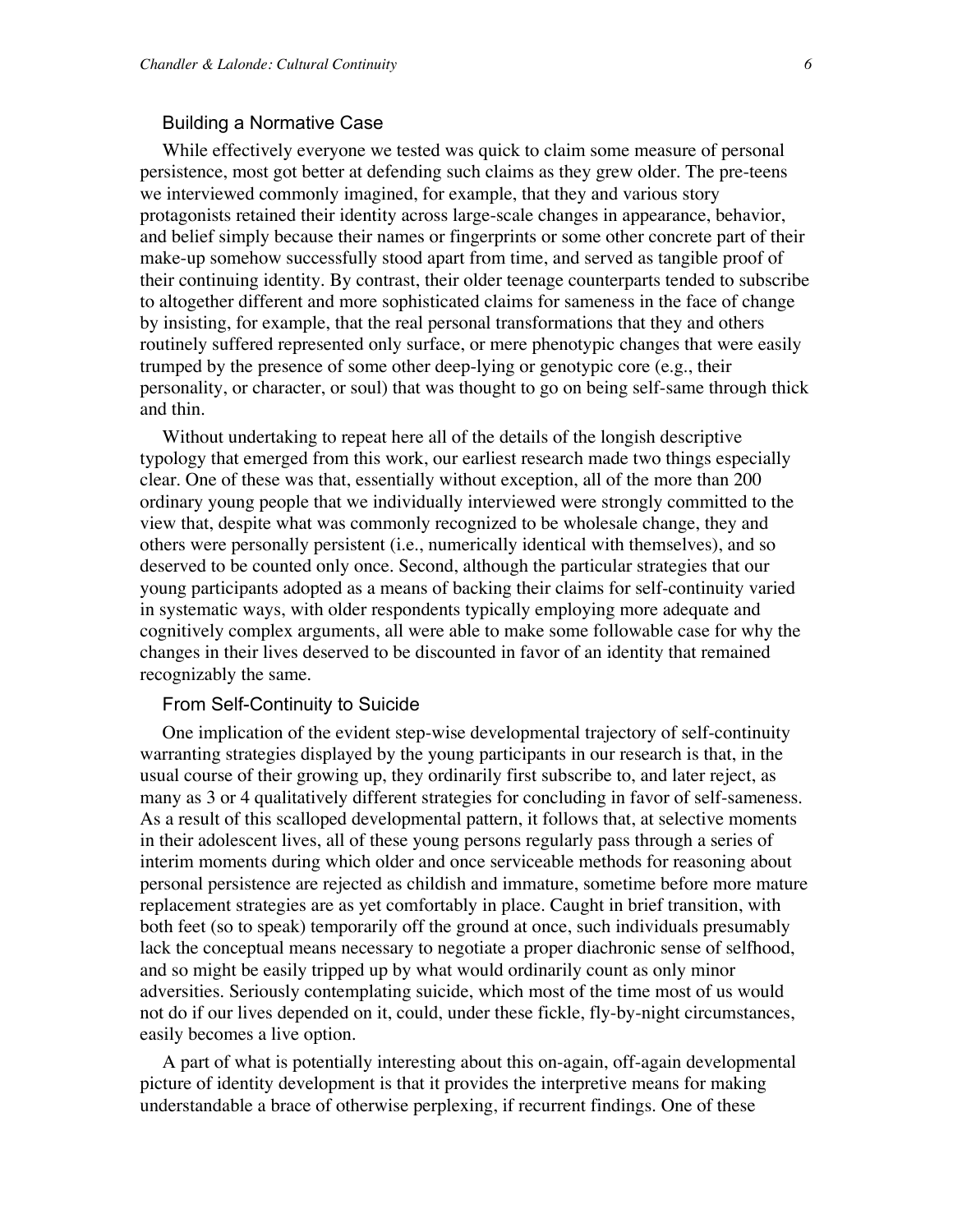paradoxes is that, more than any other age group, it is adolescents who most often attempt to, and succeed at, taking their own lives (Burd, 1994). How, we wonder, could they––they with all of life's potential sweetness full on their lips––manage to act with such callus disregard for their own wellbeing? The second and equally puzzling matter turns on the fact that most young persons who try and fail to kill themselves do not go on doing so relentlessly. Of course, some do, and for them the chances of their succeeding tend to mount with each successive attempt (Ennis, Barnes, & Spenser, 1985). Still, much more often than not, suicidal youth who survive do not go on to become suicidal adults, but instead, tend to blend back in with the general population of young persons who end up choosing life over death. Among the many ways that things can and do go wrong, this is an unusual picture. More commonly, things that go wrong in adolescence simply go from bad to worse (Noam, Chandler, & Lalonde,1995). Because adolescent suicidal behavior is not like that, but instead peaks in the teenage and early adult years before falling back down to baseline, a developmental theory, with its own peaks and troughs (a theory such as our own) seems just the ticket.

*If*, as our own working model suggests, suicide becomes a serious option only when one's sense of connectedness to a hoped for future is lost; and *if*, as our own data indicate, a routine (if typically short lived) part of growing up includes periodically abandoning old and outdated self-continuity warranting strategies in favor of new and developmentally more appropriate working models; *then* the otherwise most perplexing aspects of youth suicide begin to make a new sort of followable sense. Young persons recurrently lose and typically regain faith in their own future as a predictable part of the usual identity formation process, and these recurrent transitional moments leave them especially vulnerable—in ways that other age groups are not—to the risk of suicide.

If something like the above is true, then the dramatic spiking of suicidal behaviors in adolescence becomes newly understandable, as does the fact that suicidality (at least among the young) is rarely a chronic condition. In addition, all that has just been said supports a fully testable hypothesis: "Adolescents who are currently actively suicidal should differ sharply from their non-suicidal counterparts by showing themselves, at least for the transitional moment, to be entirely bereft of any workable means of understanding their own personal persistence or self-continuity in time." Some of our earliest empirical efforts were designed as a direct test of just this hypothesis.

This early work (Ball & Chandler, 1989; Chandler & Ball, 1990) involved individually administering an hour-long self-continuity interview procedure to every young person admitted to a large adolescent inpatient psychiatric facility over an 18 month period. These young patients were then sorted into those who were and were not placed on active suicide precautions, and all were subsequently matched with an agemate of the same sex and SES drawn from the general community. All of these adolescents completed a structured interview protocol that required them: a) to comment upon continuities in the lives of two *Classic Comic Book* characters (i.e., Jean Valjean from Victor Hugo's *Les Miserables*, and Ebenezer Scrooge from Charles Dickens' *A Christmas Carol*); and b) to speak to the question of their own self-continuity by attempting to warrant their own claims for personal persistence in the face of reminders about acknowledged changes in their own lives. The hospitalized participants also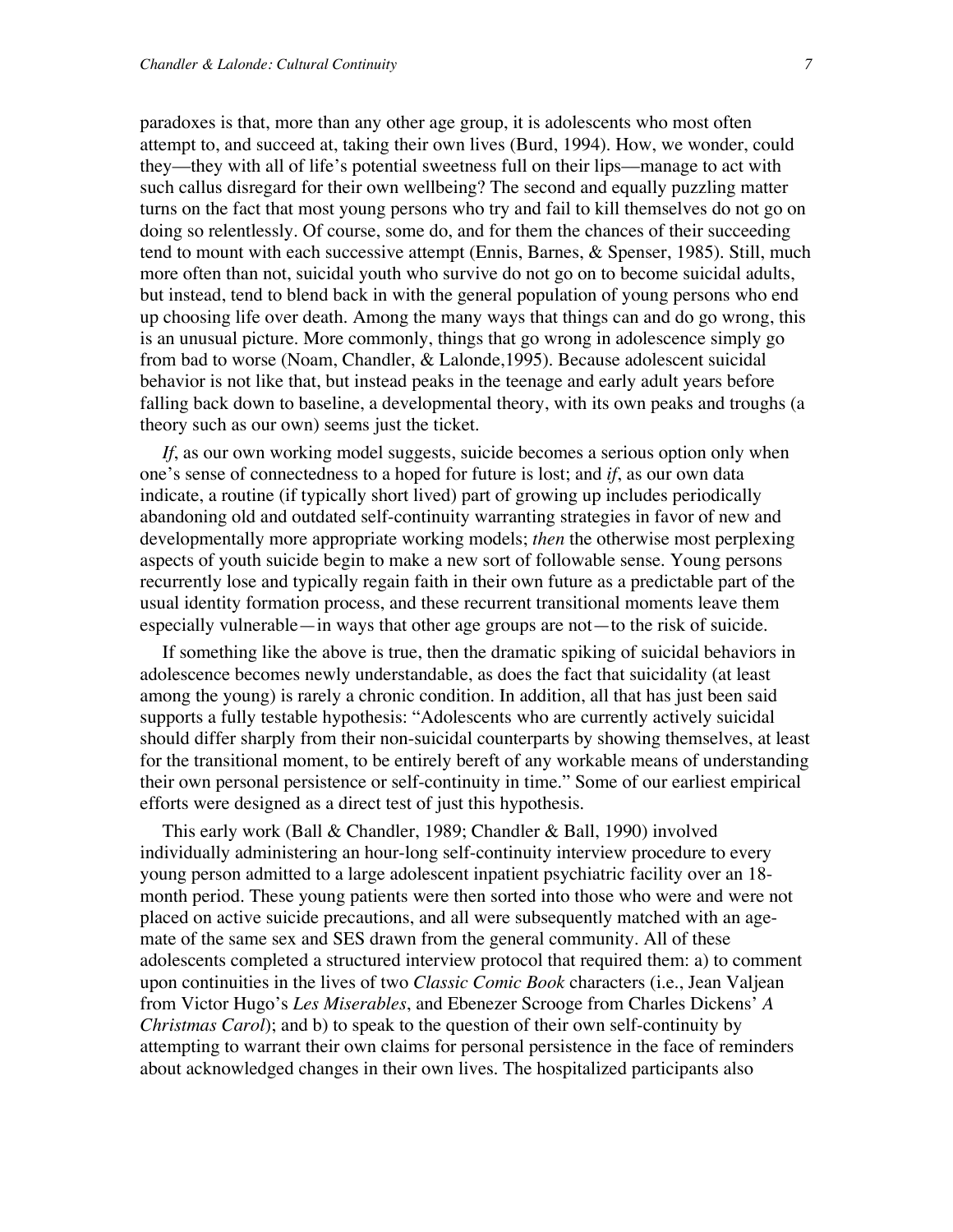completed the Beck Depression Scale (Beck, Weissman, Lester, & Trexler, 1974), and their medical records were carefully reviewed for evidence of recent suicidal behaviors.

The resulting interview protocols were then assigned to one of three scoring categories indicative of whether their responses to problems of personal persistence were: a) age appropriate; b) comparable to those of much younger children; or c) failed to count as any solution to the problem of personal persistence at all. By these standards, psychiatrically hospitalized, but non-suicidal adolescents, although inclined to respond in more immature ways than their non-hospitalized counterparts, were, nevertheless, consistently committed to the same conviction that their own identities (like that of the story protagonists) persisted as self-same despite often dramatic personal changes. In sharp contrast—and this is the telling point—all but  $2$  (i.e.,  $85\%$ ) of the actively suicidal participants seriously tried, but consistently failed to come up with what they or others might reasonably accept as a workable procedural means for justifying a sense of personal sameness in the face of change. They regularly came up empty handed as they did, not because they were evidently more depressed, or because they had little or nothing to say. Rather, and despite the fact that their protocols were equally lengthy and complex, they simply tried and failed to understand how, given all of the changes they had experienced, they could either own their own past, or feel connected to their own as yet unrealized future.

Taken all together, the results of these studies make a strong case that, in contrast to their non-suicidal age-mates (both in and out of the hospital), young persons who are characterized by having lost a workable sense of their own personal persistence prove to be at special risk of attempting to end their own lives. These findings, because they are linked to a detailed account of the identity formation process, are more than merely happenstantial. Instead, because the rocky developmental course by means of which young persons ordinarily come to an increasingly mature understanding of themselves in time is at least now partially charted, the spate of suicidal behavior common to adolescents is itself less perplexing, and there are now grounds for the building hope of working out how best to get this process back on track when, as in the case of suicidal youth, it occasionally comes off of the rails.

What is not made any clearer by this early work, however, is why it happens that suicides, especially youth suicides, are so tragically common in certain social or cultural or historical circumstances and not in others. The section of this chapter that immediately follows (Part II), offers an account of our own current best efforts to address this critical problem.

Our strategy in taking up this task has been to extend, this time to the level of whole communities, our working hypothesis that acts of suicide are best understood as the byproduct of a fractured or disabled effort to secure a sense of identity in time. As already suggested in our brief introduction, if they are to be identified and re-identified as self-same, entire cultures, like individual persons, must possess some procedural means of warranting their claims for persistence despite all of the changes inevitably wrought by time and circumstance. On this account, continuity (both self-continuity and cultural continuity) is constitutive of what it could possibly mean to be a self or to have a culture. By the same measure, any serious disruption to those practices that serve to make a diachronic unity out of one's past, present, and future is likely to prove equally corrosive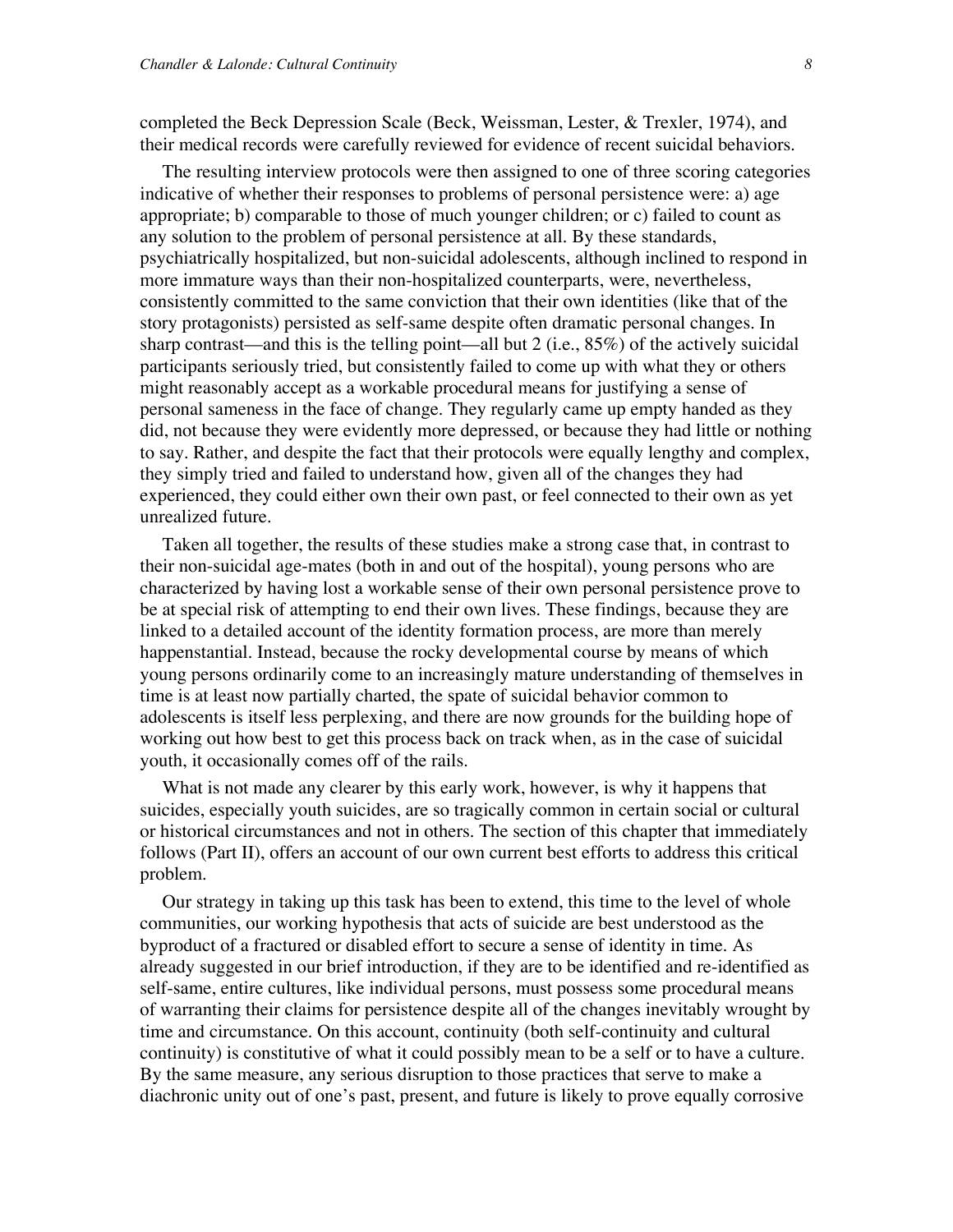to their wellbeing. More particularly, anything that serves to cost either individuals or whole cultures their ties to the past and their stake in the future will rob them of just those responsible commitments and hoped for prospects that ordinarily make living seem better than dying.

On such prospects we began (some ten years ago) a still ongoing cross-cultural study involving Aboriginal or "First Nations" communities on Canada's west coast. Our working hypothesis was that the incidence of suicide––measured this time at the band or tribal council level––would vary as a function of the degree to which these cultural communities already had in place practices or procedures or institutions that function to preserve a measure of cultural continuity in the face of change. The section that follows is meant to summarize the current status of this unfolding project.

# PART II: Cultural Continuity as a Hedge Against Suicide in First Nations **Communities**

Suicides are ordinarily taken to be deeply private acts, and to attempt to reach beyond this singularity and to somehow understand them in the aggregate requires finding answers to a range of puzzling questions. What, for example, ought to be allowed to stand as a proper grouping factor, and how and when does it make sense to batch-process whole collections of suicidal persons as a way of gaining some better viewing distance on what might otherwise resolve into a mere conglomerate of anecdotes? Some of the commonly proposed answers to these questions start from much too far back. Computing the rate of Aboriginal suicide for the whole of Canada, or for the whole of any of its provinces, are prime examples of just such backing up too far. The differences that divide North America's Aboriginal communities account for upwards of 50 percent of all of the cultural diversity evident across the whole of the continent (Hodgkenson, 1990)––far too much diversity, one might suppose, to safely overlook. In British Columbia alone, there are some 200 distinctive First Nations bands that collectively speak 14 mutually uninterpretable languages, live in radically different ecological niches, subscribe to a panoply of largely incommensurable ontological and epistemological and spiritual beliefs, and that trail dramatically different histories of interaction with their traditional neighbors and with the burden of colonization. The idea of simply jamming all of these unique peoples together into one catchall common denominator, with an eye toward computing some overall national or provincial suicide rate that is largely empty of meaning, borders on the bizarre.

That much said against the possible merits of blindly throwing everyone who happens to be Aboriginal into the same generic pot, it still remains something of a puzzle to know how best to arrive at an appropriate "stop-rule" that allows the reasonable pairing of "like-with-like" without losing all prospects of generality. Our own solution to this units of analysis problem was to undertake to separately calculate the suicide rate of each of BC's 197 formally identified bands. Because they represent self-acknowledged cultural groups, the decision to focus on individual bands would have been both our first and our only choice, were it not for the fact that many of these communities are so small that just one or two acts of suicide automatically results in astronomically high suicide rates when reported in the usual manner of "suicides per 100,000." This difficulty can be moderated, although not entirely solved, by also focusing attention, as we have done, on the provinces 29 Aboriginal "tribal councils"––those sometimes natural and sometimes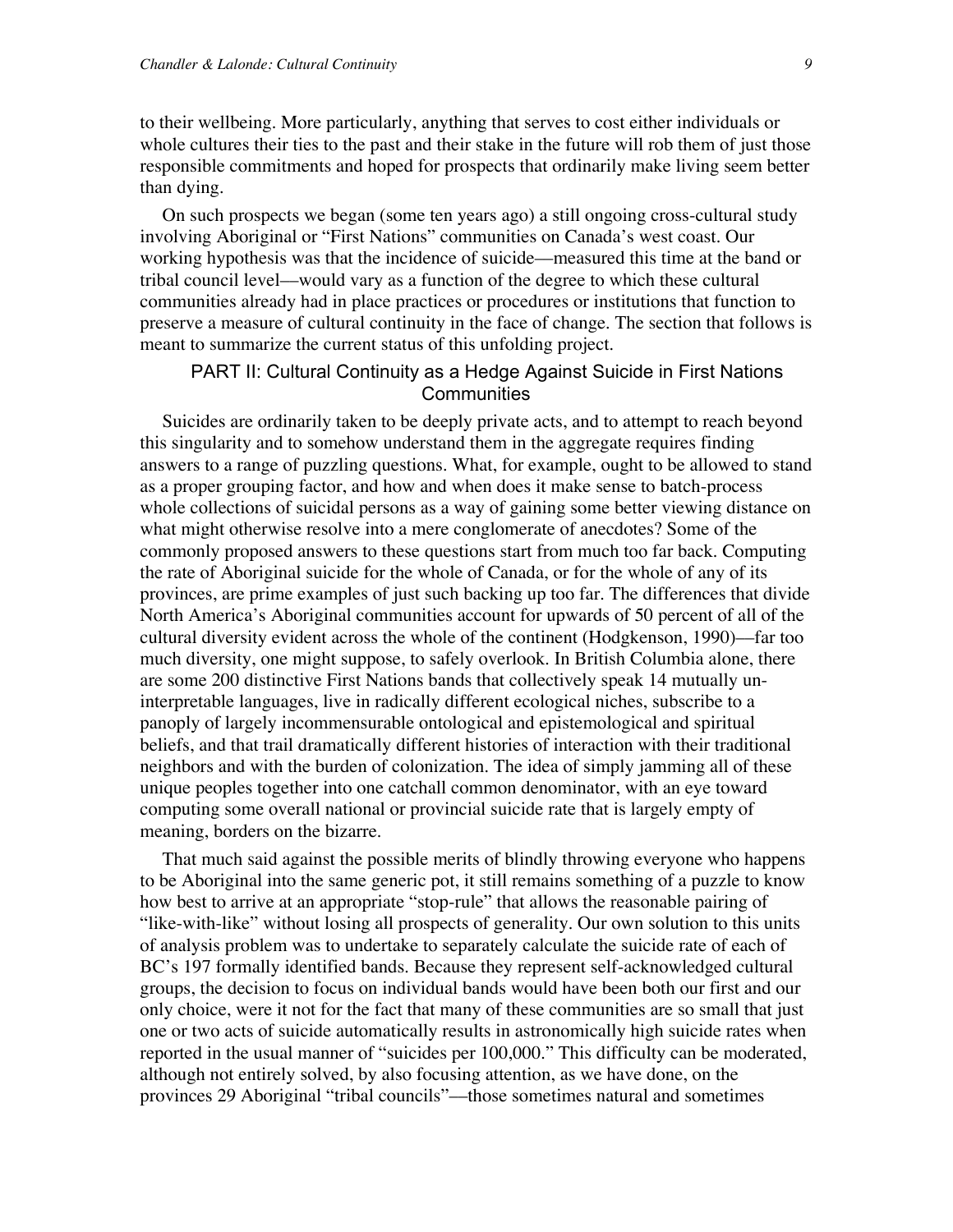artificially aggregated collections of bands that have been assembled for various political and cultural purposes. The data summarized here, and reported in greater detail elsewhere (Chandler & Lalonde, 1998; Lalonde & Chandler, in press), includes, where possible, youth (and/or adult) suicide rates for both individual bands and tribal councils, for the two periods: 1987-1992; and 1993-2000.

Before coming to these details, two further computational matters need to be clarified. One of these concerns what it was taken to mean when a given person, dead by suicide, was said to "belong" to a particular Aboriginal band. The other, more problematic still, was how the deaths of such persons were deemed to be acts of suicide in the first place. With reference to the second of these matters, all deaths counted here as suicides had been judged to be so by the BC Coroner's office, following an inquiry that regularly involved consideration, not only of the means and circumstances of the death, but interviews with relevant family members and acquaintances. There is no reason to doubt that this process is inherently conservative, and seriously under-reports deaths that were in fact chosen, but failed to meet what are understandably strict reporting standards. The prior questions concerning Aboriginal status and "band of origin" were similarly determined using information gathered as part of the coroner's inquest. Again, it can be assumed that not everyone who might have satisfied some common criteria of aboriginality was correctly identified by these procedures, or that their "band of origin" was always accurately determined.

Finally, although the two epidemiological analyses reported here were undertaken at different times, and while the second employed a wider search pattern that included adults as well as children, the results of these efforts are sufficiently overlapping to sometimes allow the two data sets to be patched together to cover a single 14 year period. Nevertheless, for ease of presentation, the findings from our original 1998 study of suicide among Aboriginal youth are summarized here first.

#### The 1987-1992 Data Set

The first and clearest thing to emerge from our 1998 study was that, while suicides among non-Aboriginal persons appear in roughly equal measure across the entire province (i.e., the pattern of suicide rates calculated in terms of either federally defined census districts or provincially demarcated health regions are, for example, more or less rectangular), just the opposite is true for Aboriginal youth. As can be seen from an examination of Figure 1 and Figure 2, the rate at which young Aboriginal persons took their own lives is wildly saw-toothed, piling up dramatically in some locales and much less so in others. Some unknown part of this variability is, no doubt, an artifact of the relatively small size of the overall Aboriginal population (estimated to be about 3% of the provincial census), and the dramatic ways in which an occasional death in small communities here or there can radically impact on such incidence rates. Still, there is little afoot in these various geographical regions to drive the extreme variability observed––little save the fact that these different regions partially map onto territories occupied by this or that Aboriginal band or tribal council.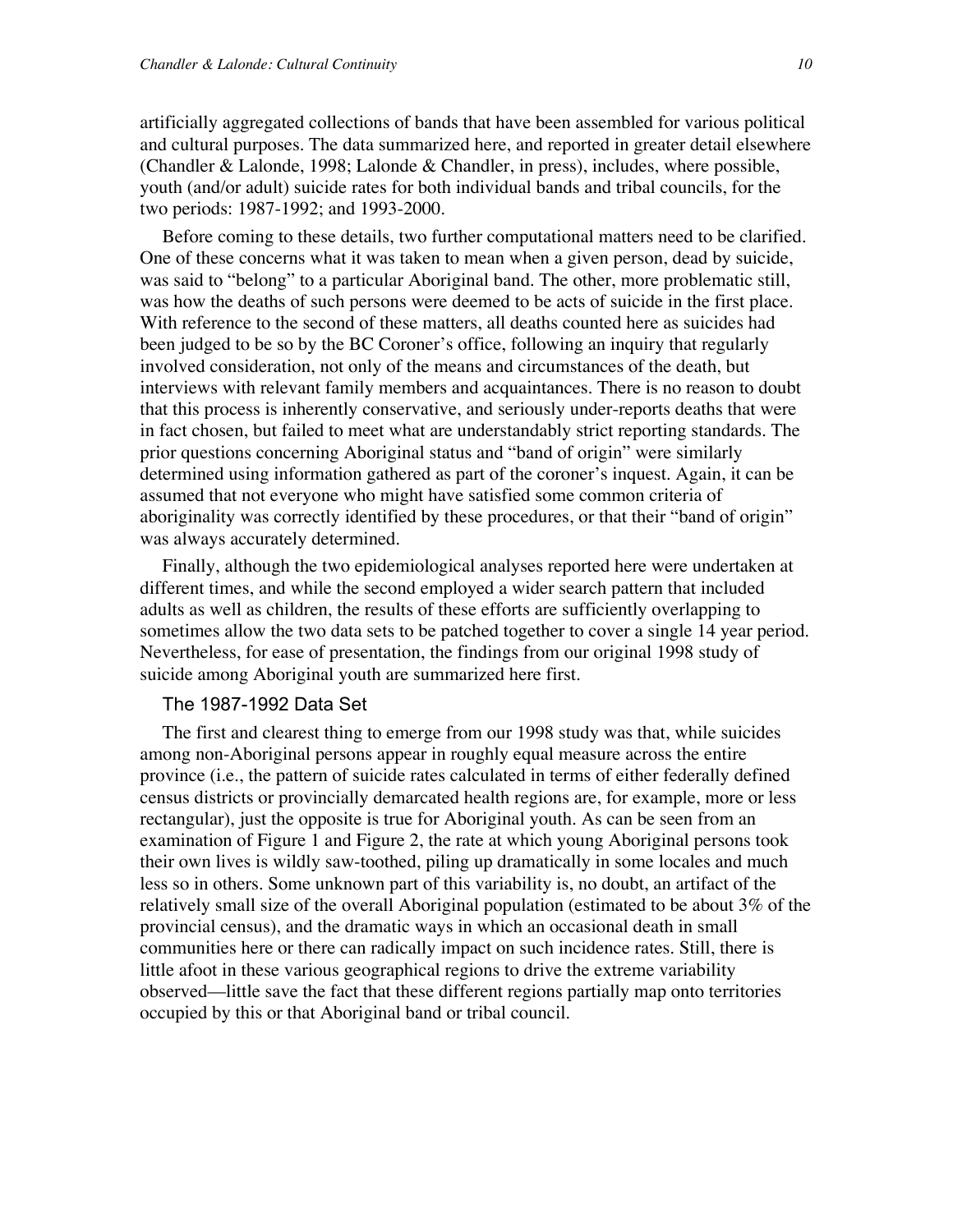

Figure 1: Youth Suicide Rate by Health Region (BC, 1987-1992)





Figures Three and Four address the issue of Aboriginal community differences more directly by examining the youth suicide rates, this time by individual bands and tribal councils. As can bee seen from an inspection of these figures, community-by-community rates of Aboriginal youth suicide demonstrate in dramatic ways the differences that divide one cultural group from the next. When examined at the band level (Figure 3), for example, it becomes clear that more than half of the provinces Aboriginal communities suffered no youth suicides during the 6-year study period. In other communities the rate was as much as 800 times the provincial average, and upwards of 90 percent of all youth suicides were found to occur in less than 10 percent of the bands. As can be seen in Figure 4, this same radically saw-toothed picture is again present when rates aggregated by tribal council are examined. Here too, of course, distortions due to still small group sizes are potentially at work, but one thing at least is clear. Youth suicide is not a tragedy that is visited in equal measure on all Native communities, putting the lie to the actuarial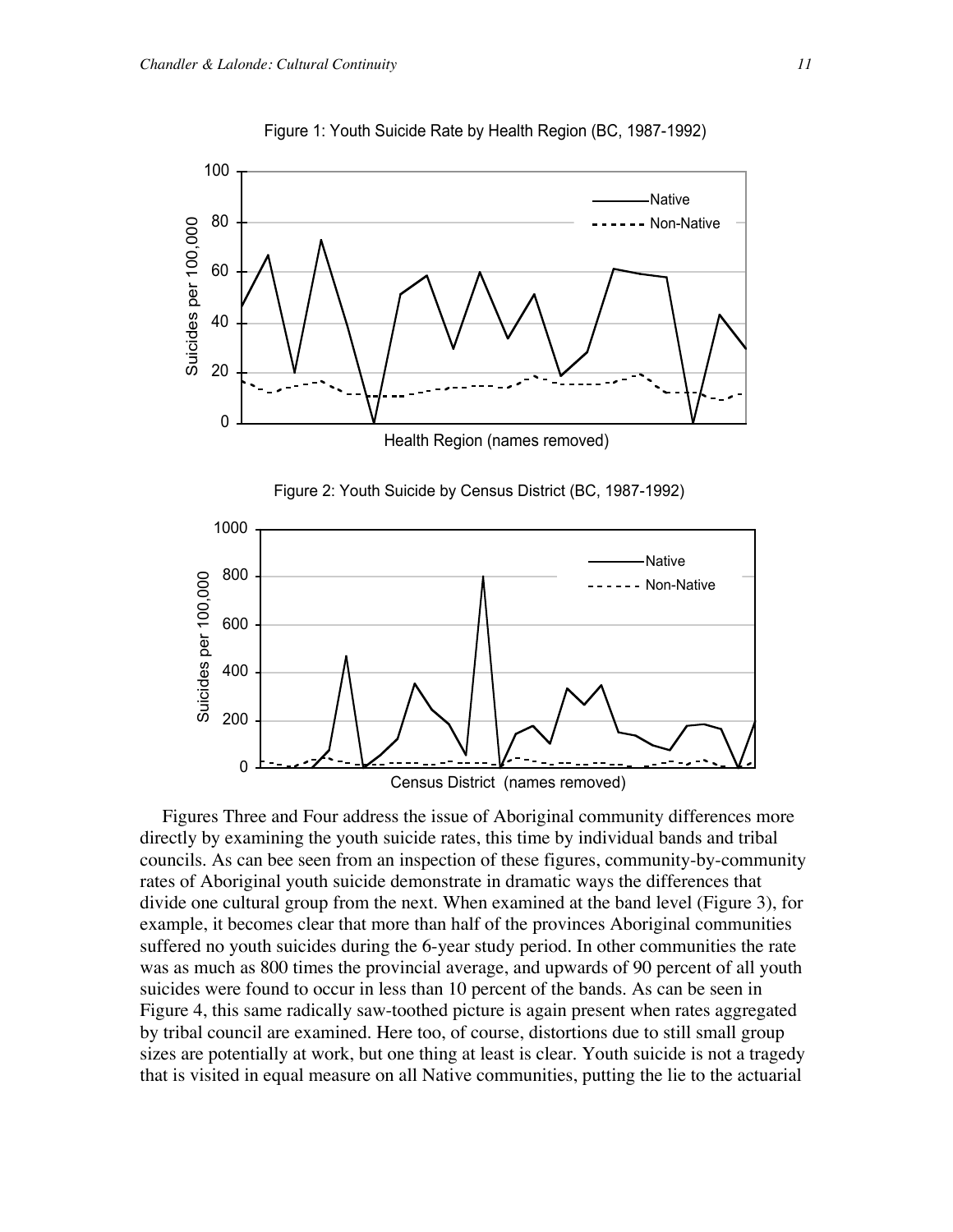fiction that suicide is somehow an Aboriginal problem, rather than a problem confronting some Aboriginal communities and not others.





Figure 4: Youth Suicide Rate by Tribal Council (1987-1992)





### The 1993-2000 Data Set

The epidemiological portion of our second "in press" study, especially as it applies to problems of youth suicide, amounts to a close replication of our 1998 work. Again the rate at which young Aboriginal persons took their own lives during this 8-year period varies, not only as a loose function of geography (see Figures 5 and 6), but more particularly with their band of origin. As was the case in our first data set, the incidence of youth suicide again proved to vary dramatically from band to band (see Figure 7), and, once again, the same communities generally proved to be either free of such deaths, or suffered them in elevated ways all out of keeping with the rest of the province. Again roughly 90 percent of the suicides occurred, this time, in only 12 percent of the bands, and more than half of all Native communities suffered no youth suicides during this 8-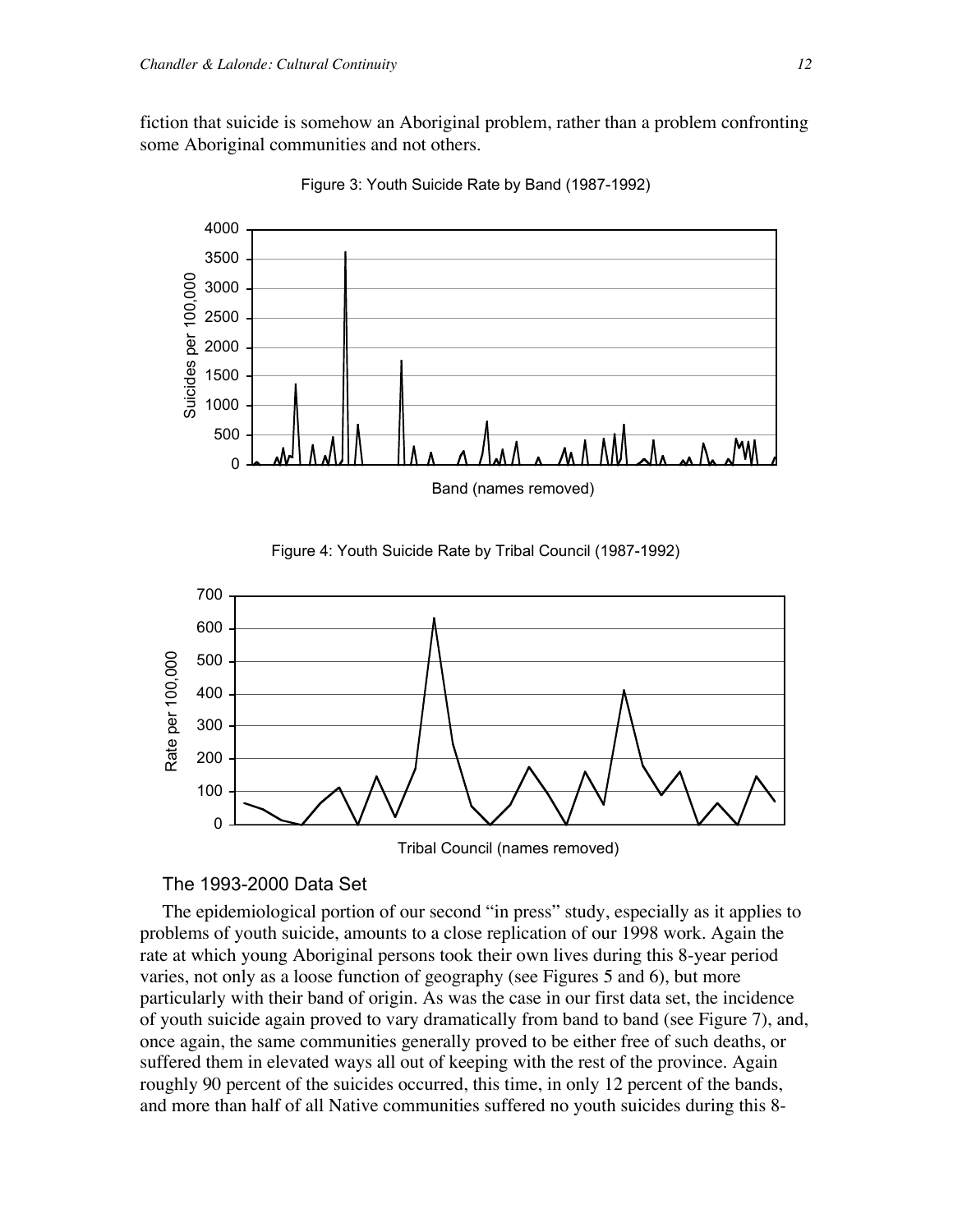year reporting period. As before, an almost identical (if slightly muted) picture emerged when individual band level data was merged to calculate youth suicide rates for entire tribal councils (see Figure 8). In short, the 1993-2000 data amounted to a close carboncopy of what was reported for the previous 6-year period. Replications, which are much recommended, but rarely executed, seldom get better than this.





Figure 6: Youth Suicide Rate by Health Region (1993-2000)

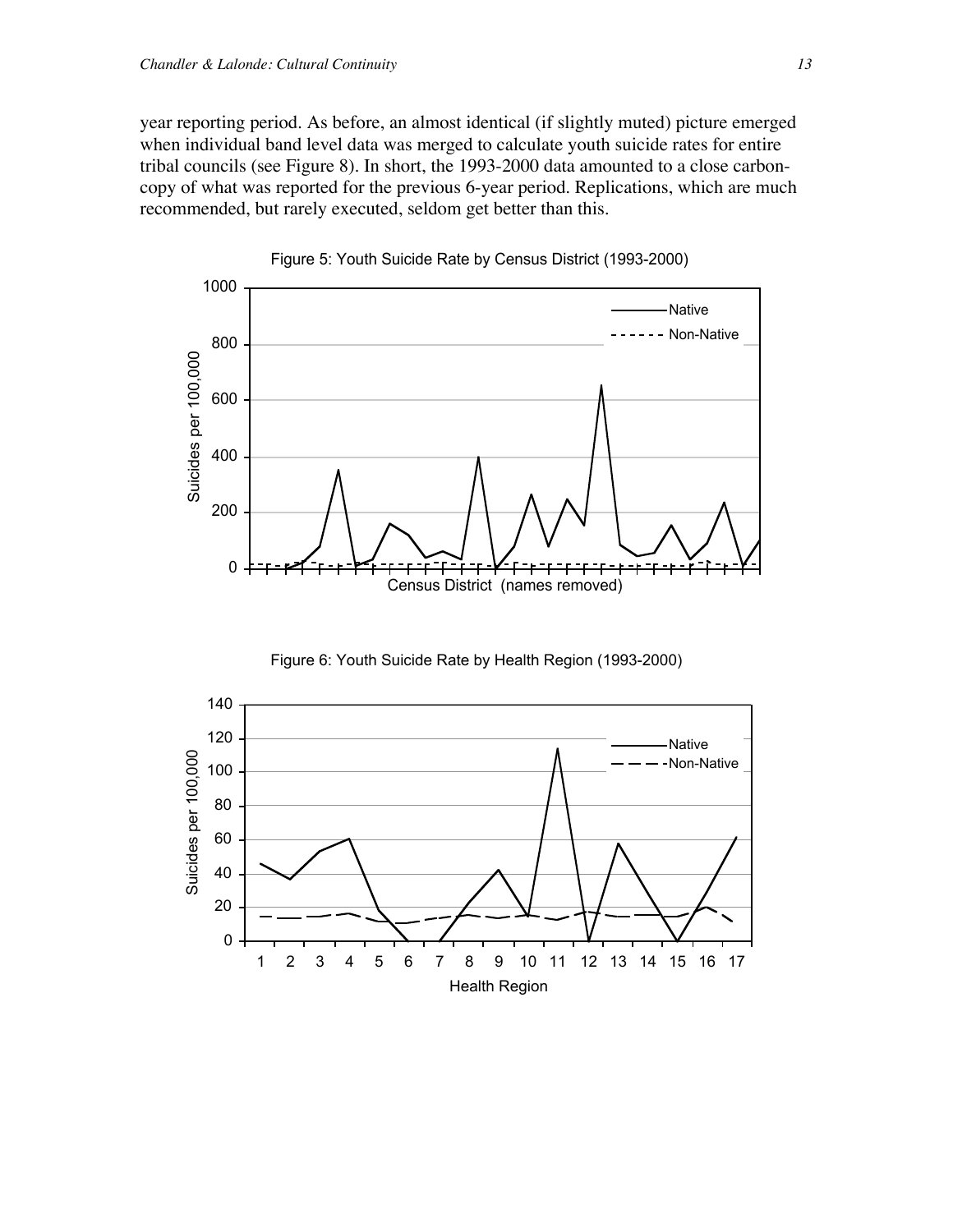

Figure 7: Youth Suicide Rate by Band (1993-2000)





Tirbal Council (names removed)

New to our second study is the inclusion of comparable data dealing with the incidence of adult suicides. Although the model of identity formation we originally articulated was developed with a special eye to those radical personal changes that largely define the adolescent years, there is no particular reason to imagine that older persons are somehow immune to related identity problems, especially as these manifest themselves in relation to large-scale cultural disruptions. This prospect promotes the likelihood that the community level rates of adult suicides, like those of still younger people, will similarly vary as a function of the presence of socio-historical conditions that either support or undermine cultural continuity. On the strength of such expectations, we hypothesized that much the same mix of circumstances responsible for the dramatic band-by-band variability in Aboriginal youth suicide would similarly work their good and bad effects on the adult members of these same communities.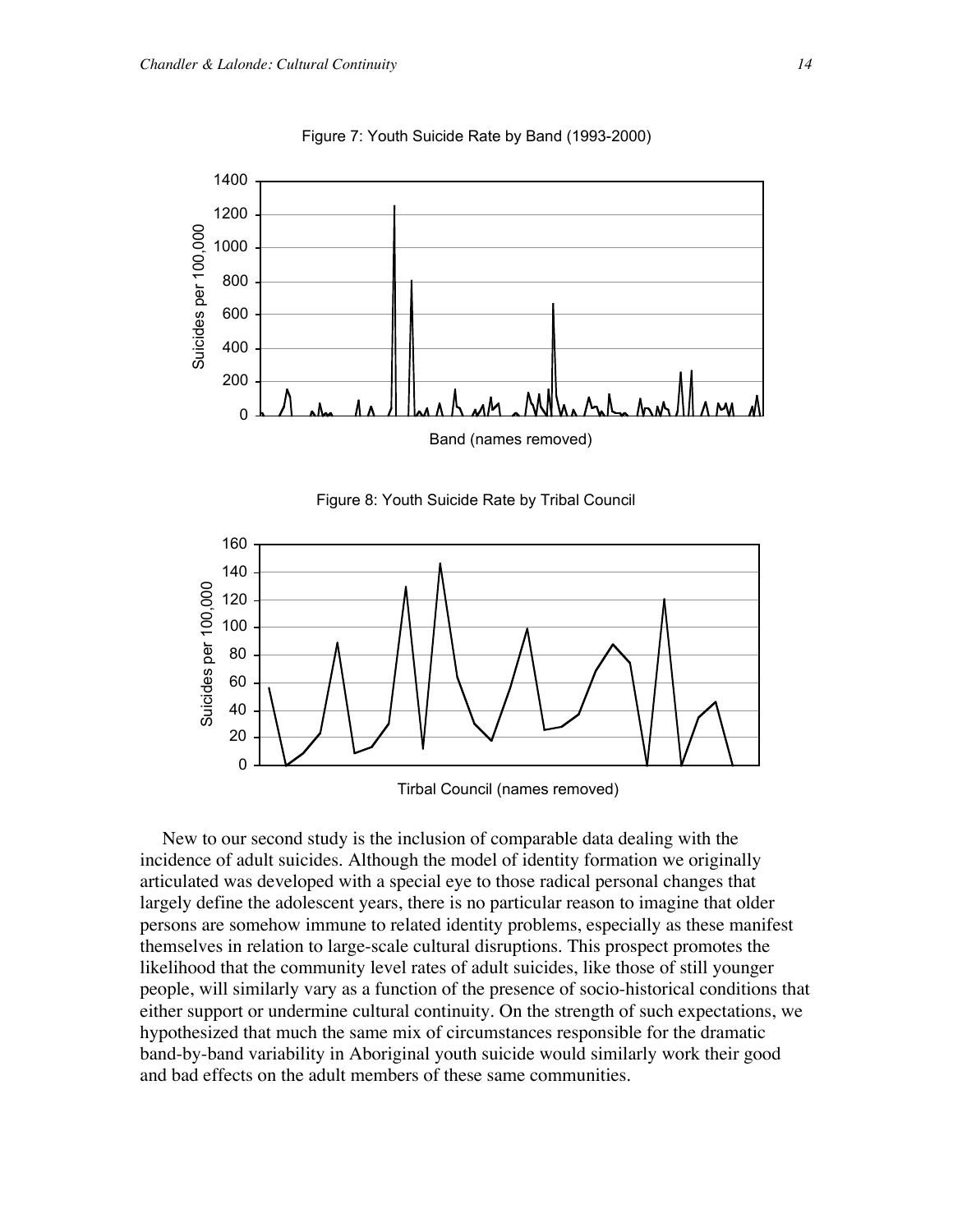Although, as our new data show, the community level rates of youth and adult suicides are not always identical (see Lalonde & Chandler, "in press" for a closer analysis of these differences), what is most evident from this analysis (see Figures 9 and 10) is that the band and tribal council rates of adult suicide are similarly saw-toothed, with some communities evidencing no deaths by suicide, while others suffer suicide rates many times higher than the provincial average.







Figure 10: Suicide Rates by tribal Council (1993-2000)

Tribal Council (names removed)

Predicting Community Level Variations in Youth & Adult Suicide Rates

Having documented that Aboriginal youth suicides are not at all evenly distributed across BC's numerous bands, but instead occur disproportionately in some bands and not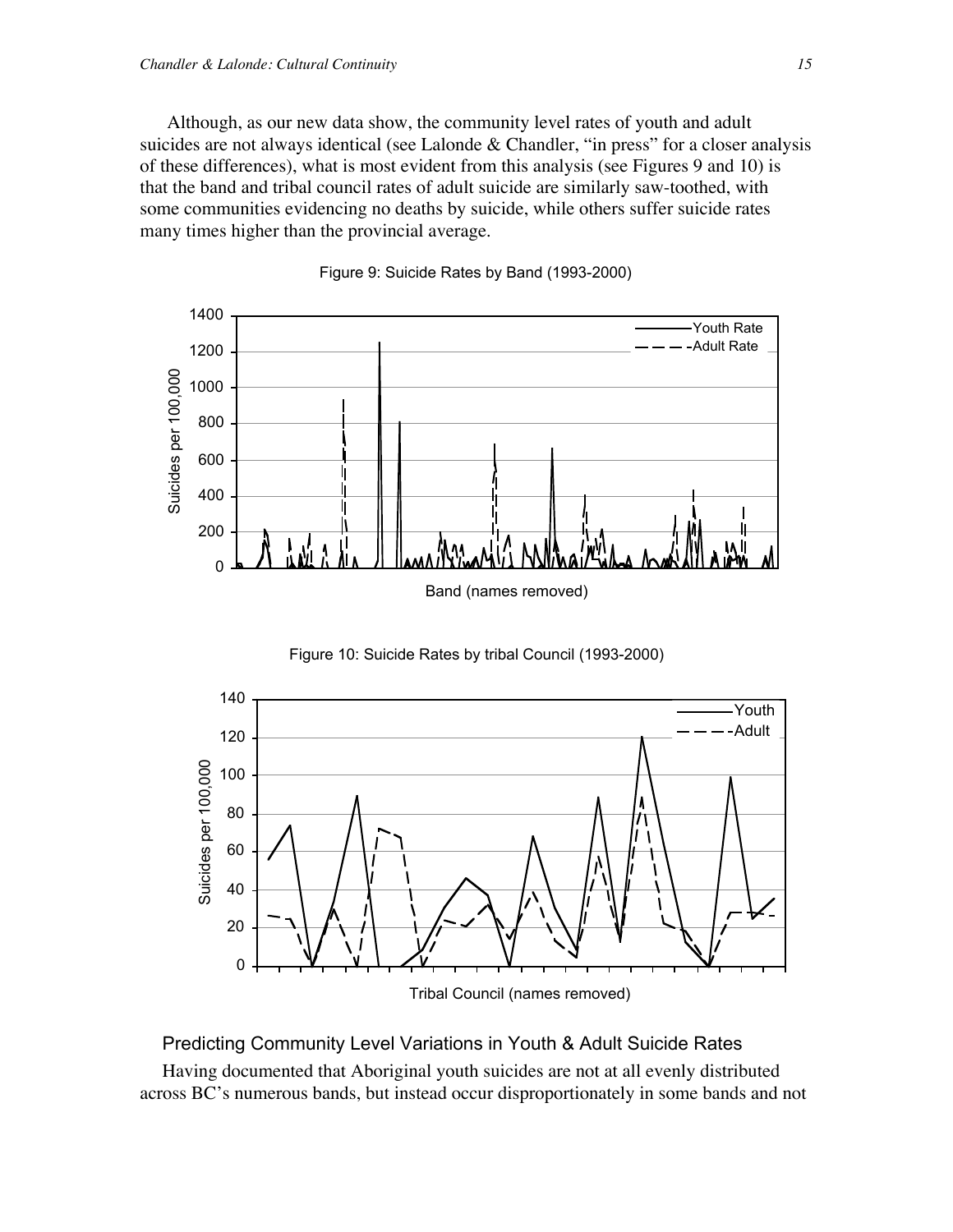at all in others; and (more recently) having demonstrated that an almost identical pattern characterizes Aboriginal adult suicide; the compelling question––the thing that inquiring minds again immediately want to know––is: "What is it that especially characterizes bands and tribal councils marked by dramatically elevated suicide rates, and what distinguishes them from communities where suicide (both youth and adult suicide) is effectively unknown?"

As before, several guiding principles directed our search for answers to this life or death question. Some of these were technical in nature, such as the need to restrict our search pattern to include only those variables for which band-level data are already available for all or most Aboriginal communities. We were similarly guided by a set of exclusion rules that closed off certain well-practiced if opportunistic procedural options. For example, we elected not to simply troll aimlessly through mounting seas of Statistics Canada data in the blind hope of snagging something––anything––that might prove to cooccur with variable suicide rates. Such fishing expeditions, we reasoned, might (as chance would have it) pull something up, but likely not something clearly interpretable or actionable. Instead, we chose to take our lead from available research (much of it our own) that trades on the theory-driven prospect that suicide (whether measured at the individual or community level) is most promisingly understood as an outcome of some personal or cultural collapse of those identity preserving practices that serve to secure enduring connections to one's past and foreseeable future.

Because this prospect, while strongly supported by our earlier research with adolescent suicide attempters, falls importantly short of the obvious, and might well be seen as rather too roundabout, it is important, before going to the considerable trouble of once again searching out variables meant to index (in this case) *cultural* continuity, to first consider the time-worn prospect that high rates of Aboriginal suicide, when and where they occur, might well be the direct consequence of something simpler and more straightforward––something, for example, like poverty, or geographic isolation.

A well recognized but frequently overlooked danger confronting all those concerned with identifying potential risk and protective factors in the lives of distinctive ethnic and racial groups is the possibility of conflating the negative impacts of poverty with whatever else might be involved in belonging to this as opposed to that culturally identifiable group (Clarke, 1997). The burden of being poor, with its attendant lack of opportunities and frightening array of corrosive forces (e.g., deprivation, concentration, isolation, discrimination, poor education, unemployment, etc.), is widely understood to both fall disproportionately on those living outside the cultural mainstream, and to condemn whole economic under-classes (whatever their racial or ethnic status) to a life that is often nasty, brutish and short. However true this may be in the large, it is demonstrably true for indigenous groups in general, and Aboriginal groups in particular. The Aboriginal population of North America is known to be the most poverty-stricken group on the continent, to have the highest unemployment rates, to be the most undereducated, the shortest lived, and to suffer the poorest health (Clarke, 1997). Given all of this, speculations to the effect that responsibility for the high suicide rates known to generally characterize Aboriginal populations might be assignable, in whole or part, to the "tangle of pathology" (Wilson, 1987) produced by bone-grinding poverty are, at the very least, educated guesses.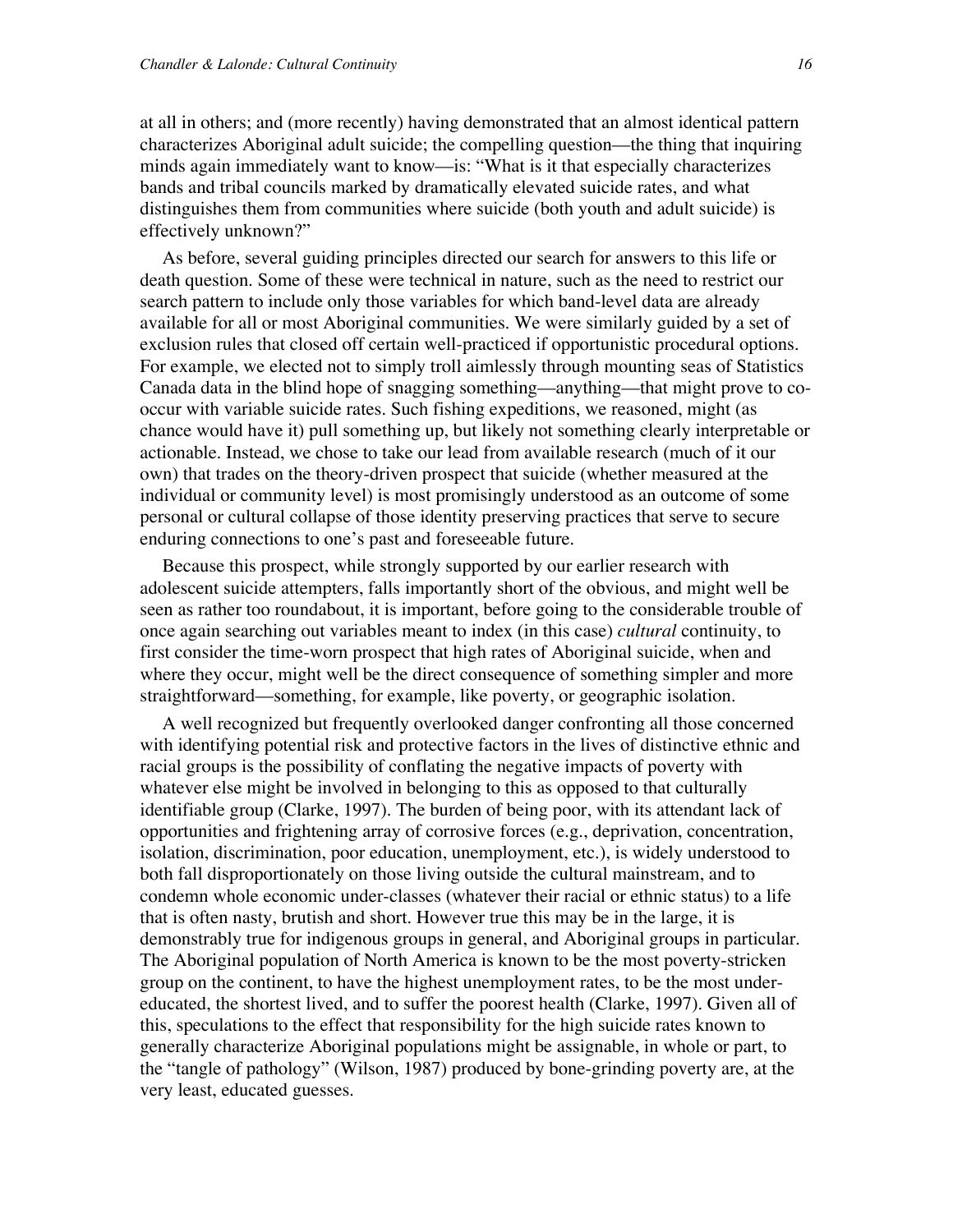The evident spoiler to any such exclusively economic explanation, however, is that while almost every Aboriginal community is seriously impoverished, it is also true (as we have worked to demonstrate) that high rates of youth suicide characterize only some Aboriginal communities and not others. There is, it would seem, more to this problem than money. Still, some Native communities are necessarily poorer than others, and so the prospect remains that responsibility for suicides, where they occur, might still be traced to the consequences of being the poorest of the poor. At least such a prospect is sufficiently plausible that it demands close consideration.

The job of responding to this demand is, however, no easy task. Familiar measures of "Social Economic Status" (SES) are generally ill-suited for use in Aboriginal and especially reservation communities, and there are often few face-valid markers of economic wellbeing that are standardly recorded for each and every Aboriginal band––or at least this proved to be the case for the province of British Columbia where our research was conducted. These difficulties not withstanding, it proved possible in the end to identify six proxy measures that were generally available, and that provided some rough means of ordering BC's approximately 200 bands in terms of there their degree of impoverishment. These included the ratio of lone parent to dual parent households within the community, the population density per dwelling (a measure of crowding), the percentage of income derived from government (as opposed to other) sources, unemployment and labour force participation rates, labour force skill levels, and education completion rates.

As expected, some communities turn out to be considerably wealthier, better housed, more educated, more skilled and more likely to contain working, dual-income parents than others. By conventional wisdom, these should be just the communities with low to vanishing suicide rates. Surprisingly, this is not the case. While suicide rates within Aboriginal communities do fall slightly with increasing wealth, the correlation is neither statistically nor socially significant. When taken as an omnibus measure—that is, when these measures are combined to produce an overall working index of the "socioeconomic status" of these communities, the correlation between SES and suicide is a modest *r*=.11, *ns*.

We came up similarly empty-handed when we examined 'rurality' as an explanation for suicide. It might have been the case that the geographic variability we observed in suicide rates across First Nations communities was somehow attached to the distance of these communities from urban centers. That is, Aboriginal suicide rates might have been especially high in large urban centers or, conversely, perhaps suicide haunts those in more rural or remote areas of the province. To test this possibility, each of the communities under study was categorized as urban, rural, or remote (the latter includes communities that are not merely distant from urban centers, but are reachable only by float plane or by other extraordinary means). For both youth and adults (see Figure 11), suicide rates are highest in rural communities—and reach their highest levels in those communities that lie on the apron of the province's three largest urban centers. While clearly of considerable interest given that these are population data, the differences are not significant when subjected to inferential statistical tests commonly applied to sample data:  $F_{(2, 193)} = .500$ ,  $p = .607$ ;  $F_{(2, 193)} = .908$ ,  $p = .405$  for youth and adults rates respectively.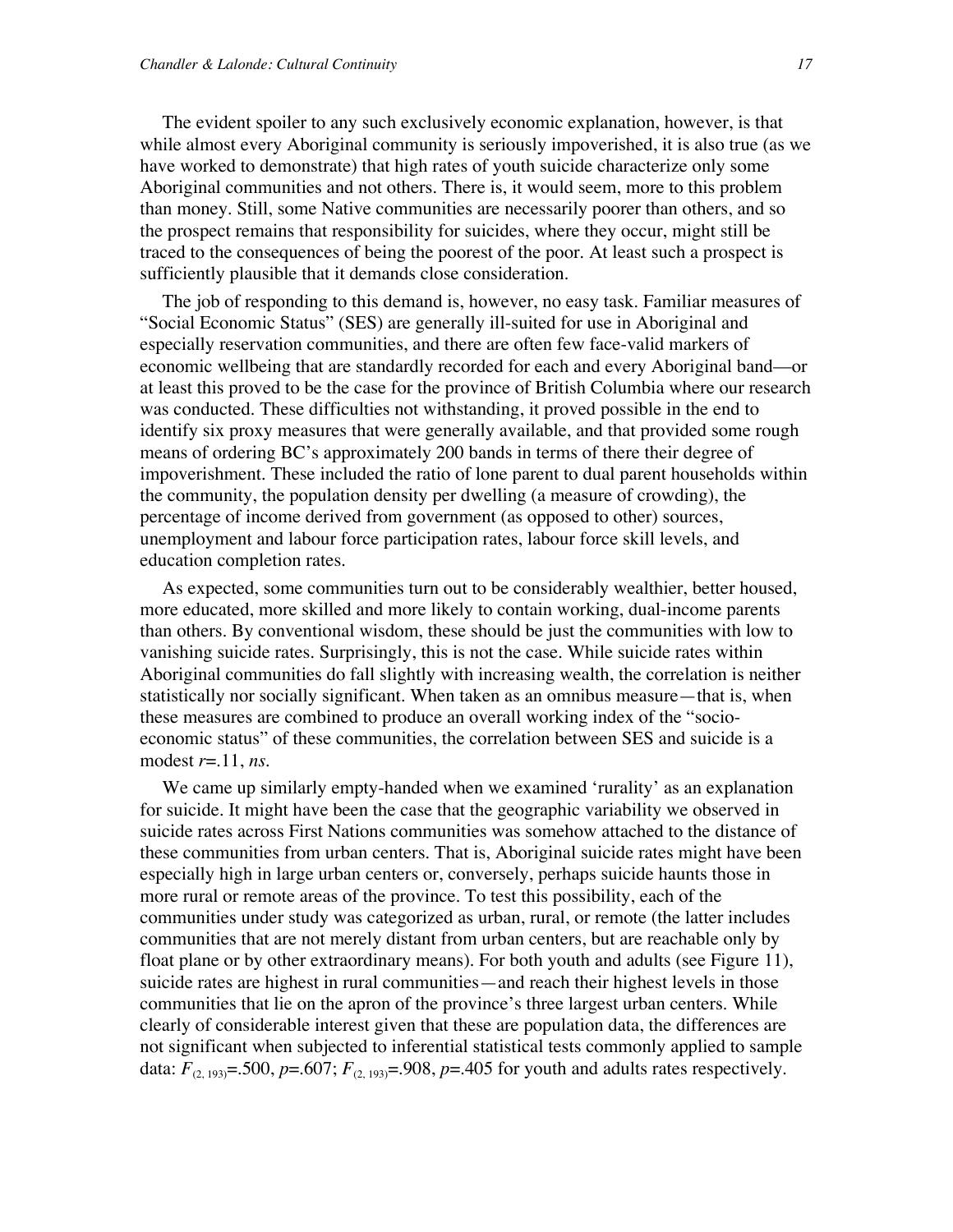

Figure 11: Suicide Rates by Band Location (1993-2000)

If suicide rates are largely unrelated to measures of poverty and isolation, they are, we have found, strongly related to measures of 'cultural continuity' include efforts to regain legal title to traditional lands and to re-establish forms of self-government, to reassert control over education other community and social services, and to preserve and promote traditional cultural practices. Finding ways to reliably capture the relative degrees of success that nearly 200 diverse communities have achieved in their efforts to maintain a sense of cultural continuity in the face of continued assimilative pressures and historical oppression, has become a primary focus of our work over the past decade. As outlined in much greater detail in the published report of our first epidemiological study (Chandler  $\&$ Lalonde, 1998), the search variables that act as reasonable proxy measures for the ability of whole communities to preserve their own cultural past and to create a shared vision of an anticipated common future is complicated not only by the sheer number and diversity of communities under study, but by the absence of any clear method of comparing any one method of preserving culture to the next. We began with a set of 6 marker variables that met two essential criteria. The first of these, meant to ensure comparability, was the that variables could be measured accurately for each and every First Nations community in the province using data verified by local, provincial, or federal data stewards. The second criteria concerned the relevance of the variable to the cultural and political goals of these communities.

The half dozen variables that met these criteria and formed our first set of cultural continuity factors included: a) evidence that particular bands had taken steps to secure aboriginal title to their traditional lands; b) evidence of having taken back from government agencies certain rights of self-government; evidence of having secured some degree of community control over c) educational services; d) police and fire protection services; e) and health delivery services; and finally, f) evidence of having established within their communities certain officially recognized "cultural facilities" to help preserve and enrich their cultural lives. The hypothesis supported in that initial epidemiological effort was that suicide rates would vary as a function of the presence or absence of these markers of collective efforts to preserve cultural continuity.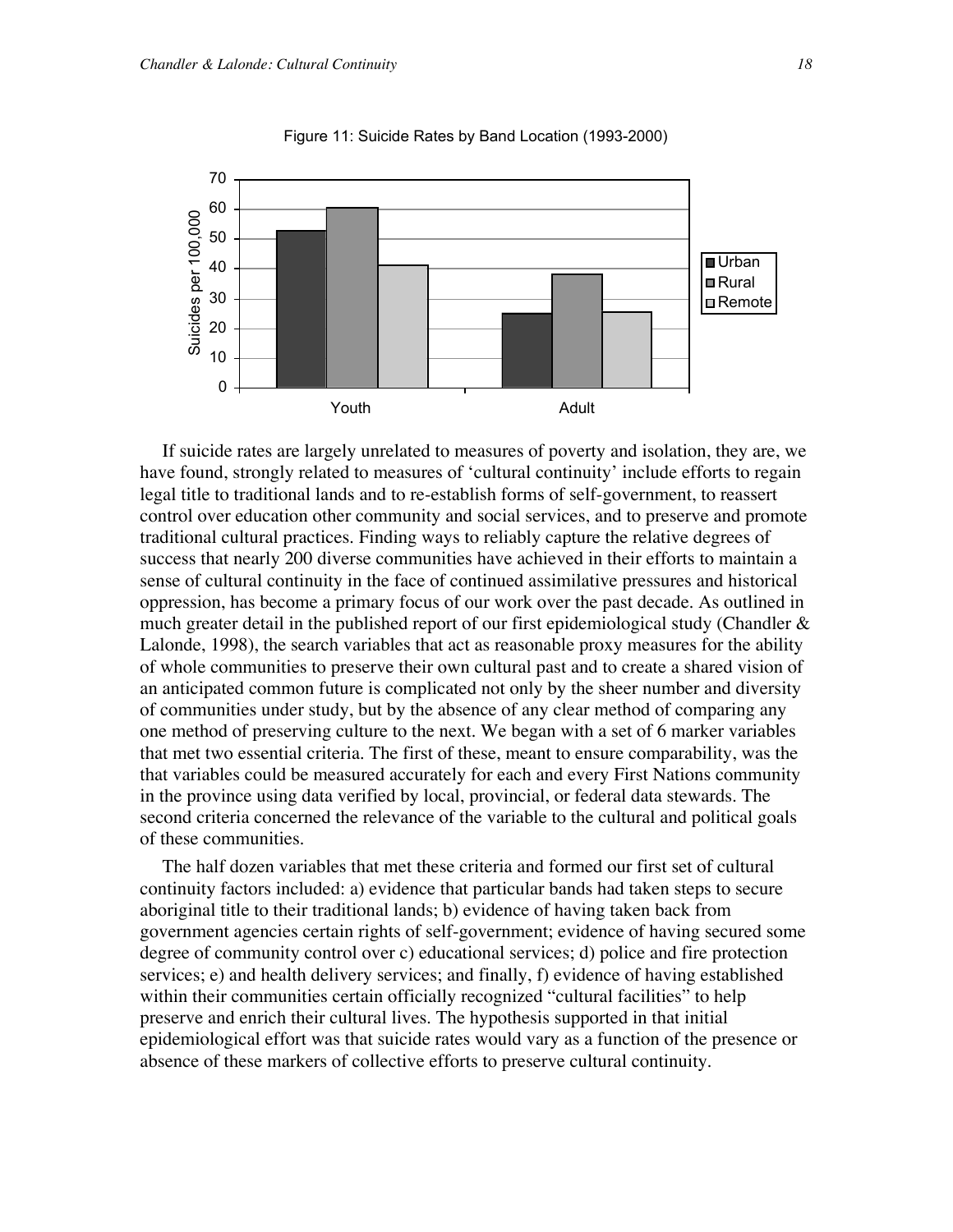Round two of our epidemiological work has involved expanding this set of marker variables to include two additional binary variables concerning the participation of women in local governance—a measure that is seen to be particularly important within the historically matrilineal First Nations of the west coast of Canada—and the provision of child and family services within the community. Among the many ways to quantify the level of participation of women in local band councils, the simplest was to simply count the number of council seats occupied by women in order to determine whether or not women constituted a majority of council members. Our child services measure was constructed at the urging of Aboriginal leaders who were eager to assess the impact of their own efforts to overcome what has become known as the "60's scoop"—a period in the 1960's when large numbers of Aboriginal children were removed from parental care and placed, either temporarily or permanently, in the care of non-aboriginal persons or institutions. Many communities have been laboring to gain control of child custody and child protection services from provincial child welfare agencies. Our measure indexes the progress that communities have made in acquiring such control over and in implementing these services at the local level. Finally, we supplemented this last variable with measures of the proportion of children within each community that had been removed from parental care. This continuous 'children and youth in care' variable served as a check against the possibility that control over child services was confounded with the relative size of the population of children in care. That is, the 'devolution' of control over child and family services from provincial to local authorities might have proceeded not according to the actual capacity of the local community to undertake such services, but rather according to government perceptions of the size of the problem.

As in our first study, the presence or absence of each factor within each First Nations community was assessed with reference to federal and provincial data sources and by contacting local community authorities. Suicide rates were calculated for each factor and the number of factors present in each community was used to produce a measure of the cumulative impact of the factors on suicide rates. In addition to replicating our earlier efforts to determine the ways in which cultural continuity might affect youth suicide, we also collected data on all adult suicides.

Once again, each of our original set of 6 factors proved to be predictive of suicide rates. As shown in Figure 12, suicide rates are lower within communities that have succeeded in their efforts to attain self-government, or have a history of pursuing land claims, or in gaining control over education, health, police and fire services, or have marshaled the resources needed to construct cultural facilities within the community.

It was also the case, as shown in the figure above, that communities in which women form the majority within local government are marked by lower suicide rates as are those who have managed to gain a considerable degree of control over child and family services. While there was a significant correlation between the suicide rate and the average proportion of children in care  $(r=176, p=014)$ , communities in which the observed suicide rate was zero had reliably fewer children in care than did communities in which suicides had taken place. The mean percentage of children and youth in care was reliably higher in communities that experienced suicides (1.4%) than in communities that did not  $(1.1\%)$   $(F_{[1,195]}=5.15, p=.025)$ .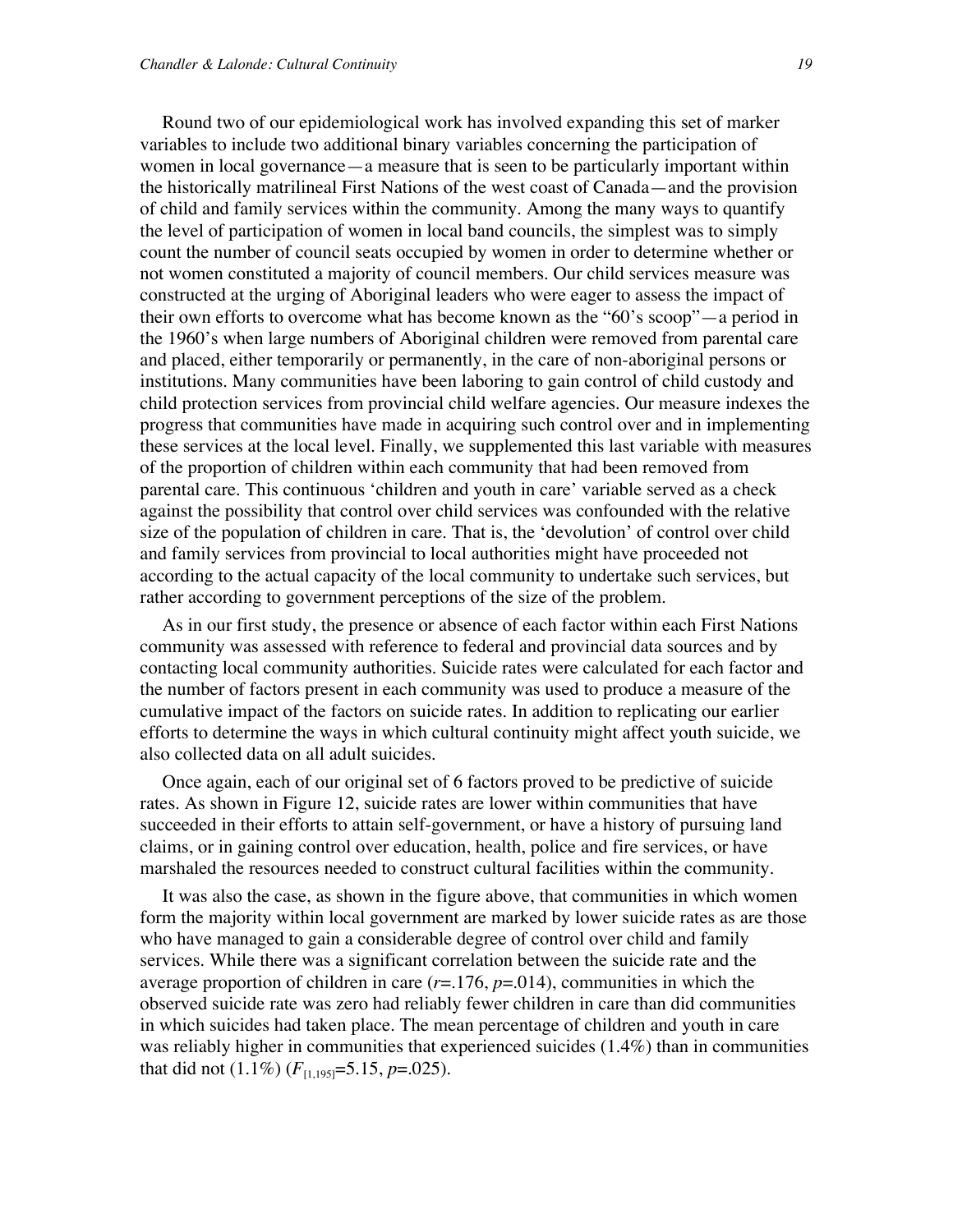

Figure 12: Suicide Rates by Cultural Continuity Factor (1993-2000)

When communities were grouped according to the number of factors present—yielding a score that ranged from zero to 8—the cumulative effect of these variables on suicide rates becomes evident (see Figure 13). Once again, having more of these factors is better than having fewer, and attaining all eight reduces the suicide rate to zero. To gain a better purchase on the interrelations among the original set of 6 cultural continuity factors, we combined the two datasets to examine suicide rates across the full 14 years of our research efforts (i.e., 1987-2000 inclusive). This downside of this strategy is that it discards the new variables added in our second study, but this is more than offset by advantages that accrue from extending the time frame over which a low incidence event such as suicide is calculated. The full details of this analytic approach are contained in our forthcoming article (Lalonde & Chandler, in press), but in short, here is what we found.

In relation to the other cultural continuity factors, the attainment of self-government constitutes something of a capstone. Self-government is, for example, the only factor that never appears in isolation. Among the communities that have attained self-government, just two have less than five of the remaining factors. In overall statistical terms, the presence of self-government is strongly correlated with the total number of other factors present within the community (Kandall's tau-b= $.305, p<.01$ ). More intriguing perhaps are the patterns that appear in the constellations of factors that characterize particular sets of communities—or rather in the hard choices that communities make regarding the allocation of scarce material and human resources across competing economic, political, and cultural goals.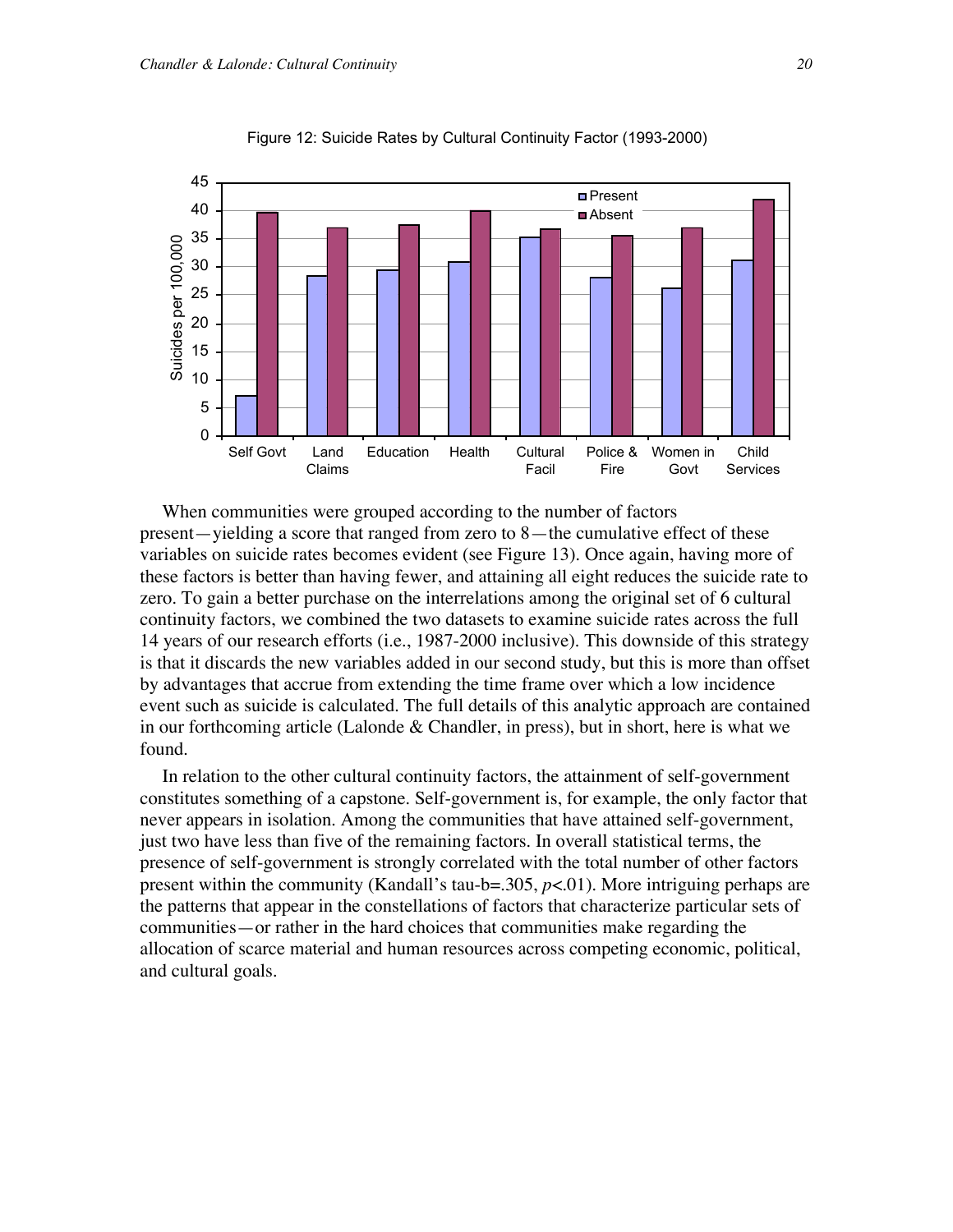

Figure 13: Suicide Rate by Number of Factors Present (1993-2000)

As one might expect, for example, within the select group of communities that have managed to wrest substantial independence from provincial and federal rule, all were also marked by a long history of land claims litigation. Given the general reluctance of governments to relinquish power, one could hardly imagine how things could be otherwise. Still, a history of land claims was no guarantee of self-government: communities that have not yet achieved self-government are evenly split between those who do (52%) and those who do not (48%) have a history of land claims. Similarly, all but one of the self-governing bands also contained cultural facilities (the remaining band had achieved all other factors), and all but one self-governing band also exercised control over health care provision (the remaining band had cultural facilities and control of local police & fire services). All but one controlled police and fire services (the remaining band having elected to concentrate on health care and cultural facilities).

By contrast, within the set of bands that have yet to achieve self-government, most  $(72%)$  have erected cultural facilities, while the majority  $(77%)$  have yet to gain control over education and health care services (58%). As noted above, these bands are roughly evenly split in their land claims history, and in the provision of police and fire services (52% provide such services). Clearly then, the attainment of self-government marks communities as having been especially successful in their efforts to strengthen their traditional culture and to re-establish local political control over a host of community services.

To further explore the interrelations among the factors, hierarchical loglinear analyses were conducted with the self-government variable removed. The simplest, best-fitting model (Likelihood Ratio  $\Pi^2$  (22) = 26.51, *p*=.231) contained a set of four 2-way associations (all higher order models were eliminated). The construction of cultural facilities is strongly paired with control over the provision of health care. Communities that have erected cultural facilities are more than twice as likely to have attained local control over health care services. Communities without cultural facilities are more than twice as likely to also lack control of police and fire services. The same relation holds for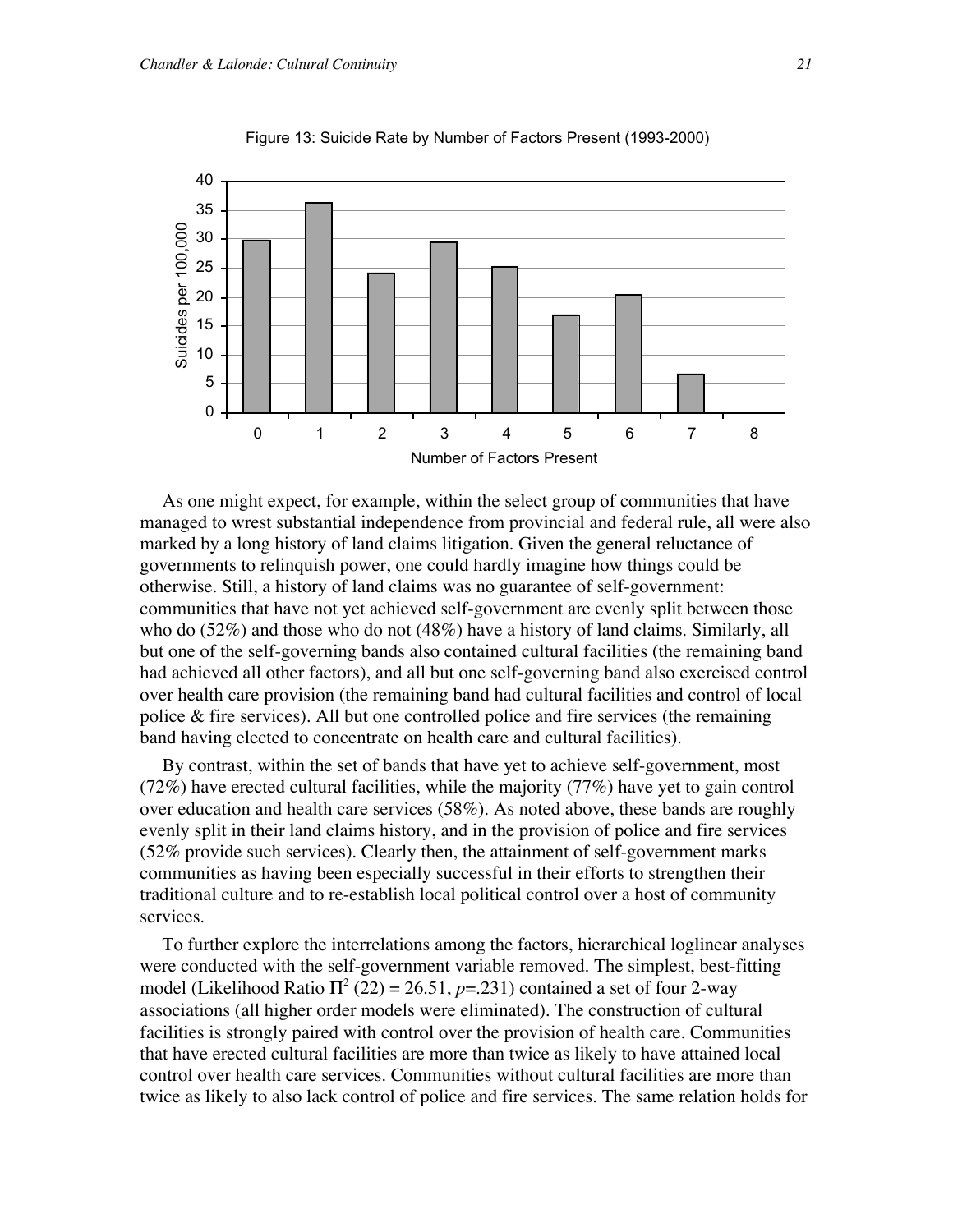education and land claims: communities that control the provision of education or have a history of land claims activity are twice as likely to control their own police and fire services and health care services.

What becomes readily apparent in these associations is that, in their quest for selfdetermination, communities elect to proceed in different ways. For many communities, success follows from the preservation or renewal of culture through the establishment of facilities dedicated to cultural purposes. Other benefits—in the form of increased control over local community services—appear to follow in due course. For other communities, land claims and education appear to be the primary goals. Here too, success breeds success. The different constellations of factors that obtain as a result of these choices are reflected in the overall data pattern shown in Figure 14. Though having more factors present is evidently better than fewer, some combinations of factors offer more protective value than others. Whatever route is taken, our numbers show, these communities clearly have their eyes trained on the prize of attaining self-government.



Figure 14: Suicide Rate by Number of Factors Present (1987-2000)

## Part III. From Data to Policy

Among the several action or policy implications that flow from the research just summarized, three, in particular, stand out. Two of these turn on the low to absent rates of suicide noted in many aboriginal communities. The third grows out of advances in our knowledge of what, in particular, separates communities with high and low suicide rates.

## The Myth of the Monolithic Indigene

The first of these implications is owed to our having exposed as false the mistaken idea that it is somehow possible, through the magic of long division, to capture generic truths about aboriginal suicide in a single, totalizing, arithmetic gaze. It is, of course, technically possible to tally up such deaths, to divide through by the total of all native persons, and to come up with a number––as commonly computed a number indicating that "the" suicide rate among aboriginal persons is somewhere between 3 and 7 times higher than the rate for the nation as a whole. Although who qualifies as aboriginal and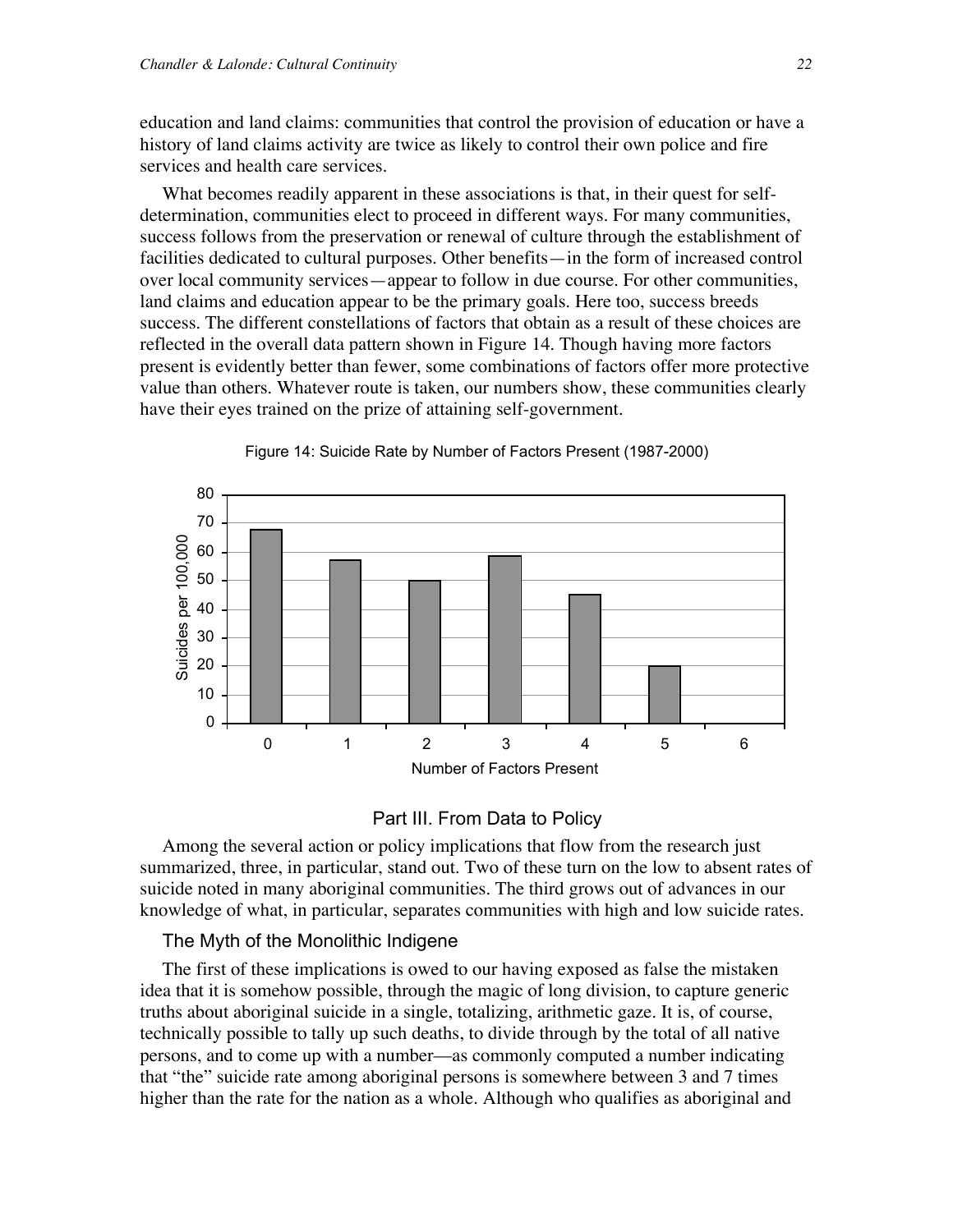what counts as suicide are far from settled matters, the problem with such measures of "central tendency" is not that they are entirely empty of meaning, or that those who compute them may have somehow gotten their sums wrong. Rather, the difficulty lies in the fact that, in cases such as this, where the cross-community variability in suicide rates dwarfs anything else that might reasonably be said about these data, such summary measures end up both describing no one in particular, and threaten to send us off in all the wrong directions. Clearly, if suicide rates across Aboriginal communities are as different as we have shown them to be, then any summary statistic that represents aboriginality as a seamless monolith is necessarily misleading and defamatory, and any "one size fits all" account or intervention strategy based on such summary figures can not possibly be made to work. There is no monolithic indigene, no "other," and no such thing as "the" suicidal aboriginal. To imagine otherwise, and to invent uniform policies and procedures intended to serve aboriginality in the large, needs to seen as a mistake––a mistake that represents, if anything, a kind of recoiling from "otherness" (Said, 1978), and that threatens to squander scarce resources on preventing things that either don't happen, or happen differently in different places (Duran & Duran, 1995).

#### Whose Knowledge? Whose Best Practices?

A second set of implications contained in our research concern matters of "indigenous knowledge," and arise, not simply because suicide rates vary from one aboriginal community to the next, but because, contained in this variable picture are so many bands for which suicide is essentially unknown. That is, it could have been, but was not the case that BC's tribal communities were still different, one from the other, in their respective suicide rates, but that these differences simply ran from bad to worse. Instead, things were quite otherwise. As already mentioned, more than half of the provinces bands experienced no suicides during what in now a 14-year reporting period, and others enjoyed suicide rates equal to or lower than those found in the general population. The obvious implication of this finding is that, rather than simply being treated differently than their occasional counterparts whose suicide rates were found to be heart-stoppingly high, such communities should, perhaps, not be "treated," or at least singled out for redemption, at all. Of course, some caution is required here. One could, alternatively, choose to imagine that aboriginal communities without suicide are just those whose luck has not yet run out. It is, however, arguably less magical all around to suppose instead that members of these communities must actually know and do things that are unknown or left undone in other communities where suicide is epidemic. That is, available evidence strongly suggests that in aboriginal communities that have no suicides there must somehow be sedimented real knowledge about how to best avoid such tragedies––indigenous knowledge about how to create a life that is still worth living. This prospect not only runs counter the widespread view that Aboriginal communities need to be saved from themselves, but invites a radical re-examination of two of government's most recently polished catch-phrased: "knowledge transfer," and the "exchange of best practices."

#### Knowledge Transfer and the Exchange of Best Practices

As anyone recently involved in the mechanics of applying for research funding will be quick to recognize, talk of "knowledge transfer" and the "exchange of best practices" has recently become very much the talk of the town. What these new catch phrases are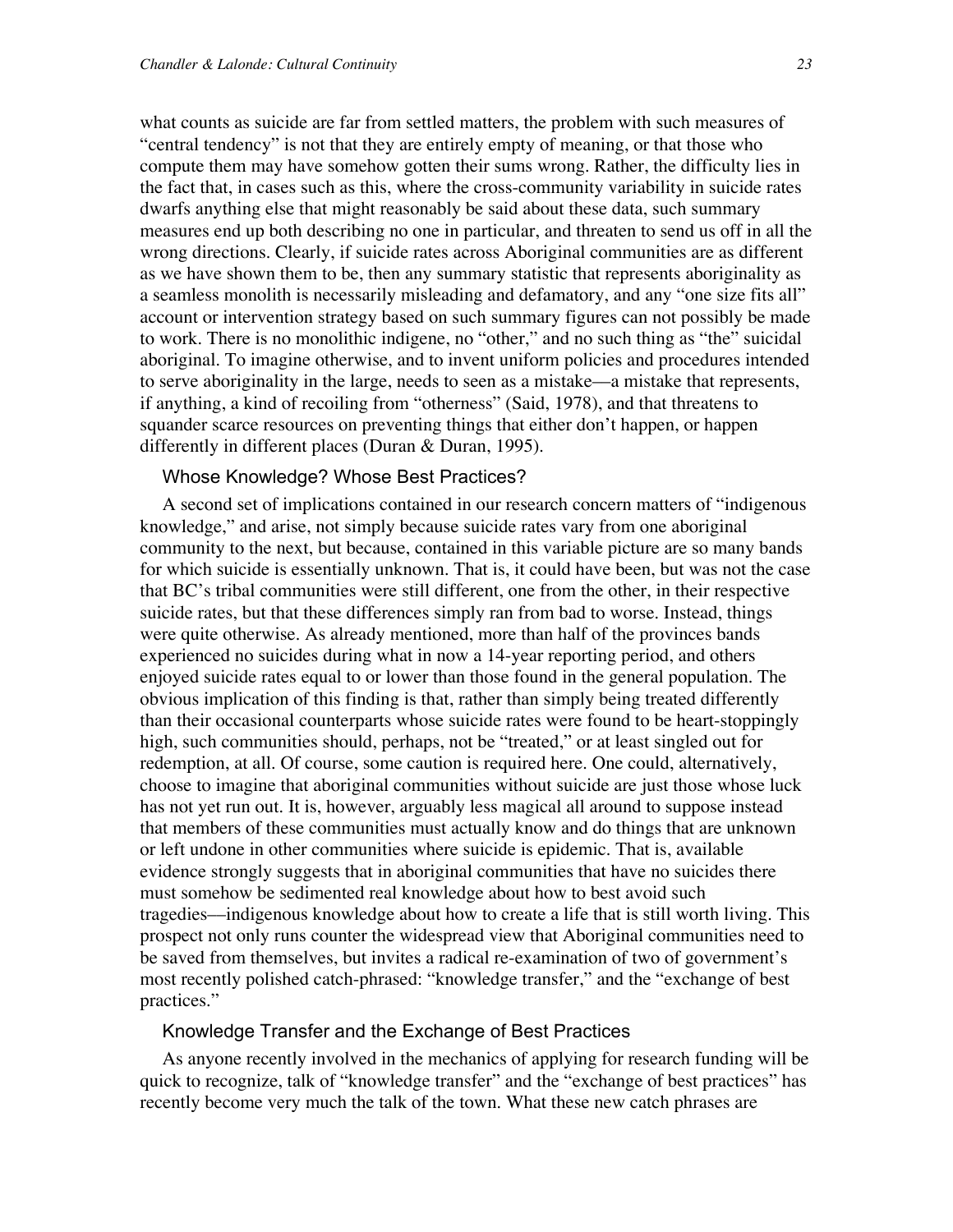standardly meant to prompt is some audit of all of the potential new knowledge scheduled to be brought out under the terms of one's proposed operating grant, along with some detailed description of a scheme for guaranteeing that such information will be broadly shared. With rare exceptions, the "best practices" one is likely to eventually hear about are the positive findings to emerge from the research in question, and the words "transfer" or "exchange" are most often associated with plans to see that such findings are published in scholarly books or journals, or otherwise communicated to one's academic peers. On rare occasions, plans are put in place to also deliver such information into the hands of communities, or at least those community leaders who can be counted on to put such "best practices" into action. Despite modest variations in such transfer schemes, what is almost always imagined to be true, however, is that real knowledge is always generated by experts, that knowledge exchange is invariable viewed as "topdown," and that all that is required of amateurs, end users, and community members is to quietly profit, as best they can, from the "trickle-down" of such information––information owed to the Academy, promoted by government, and received as largesse by those in need of being saved from themselves.

However otherwise wrong-headed, there are at least two sorts of practical reasons to recommend against an exclusive reliance on such "top-down" models of knowledge transfer, and to entertain instead a much more horizontal ,or "lateral," or community-tocommunity form of information exchange, especially as such sharing operations concerns matters of aboriginal suicide. One of these good reasons is that, because they are supported by at least some evidence, such lateral transfers of information have some greater prospects of actually *working*. The other is that, in contrast to more "trickledown" alternatives, efforts to promote sharing between aboriginal communities––in this case communities differently affected by suicide––could conceivably *be made to work.*

#### Working out what works

With pointed reference to the question of what actually holds any promise of working, and without wishing to impugn the good intentions behind other suicide prevention strategies (all of which appear to be predicated on the assumption that doing something is better than doing nothing), it is perhaps fair commentary to emphasize that most efforts that get ahead of themselves by proceeding without first bothering to work out what might be responsible for the bad outcomes in question typically turn out poorly. Awkwardly, much that is currently being done in the name of suicide prevention would appear to fit this bill, and often amount to little more than tendencies to promote things that just happened to seem like good ideas at the time––things judged to be potentially helpful on their face, but that are not recommended by anything that could remotely qualify as serious evidence.

Our own substitute plan, while still short of clincher evidence, is, we believe, at least arguably better than such make-shift alternatives. That is, while simply knowing that some aboriginal communities are demonstrably free of suicide, while in others suicide is epidemic, is not the same thing as having adequately mapped suicide's epidemiologic course, it is, nevertheless, something of a respectable empirical beginning. This is as true as it is because, in our own ongoing program of research, we have also made some initial progress in sorting out what it is that distinguishes communities with especially high and low suicide rates. What we already know, at least in the case of BC, is that those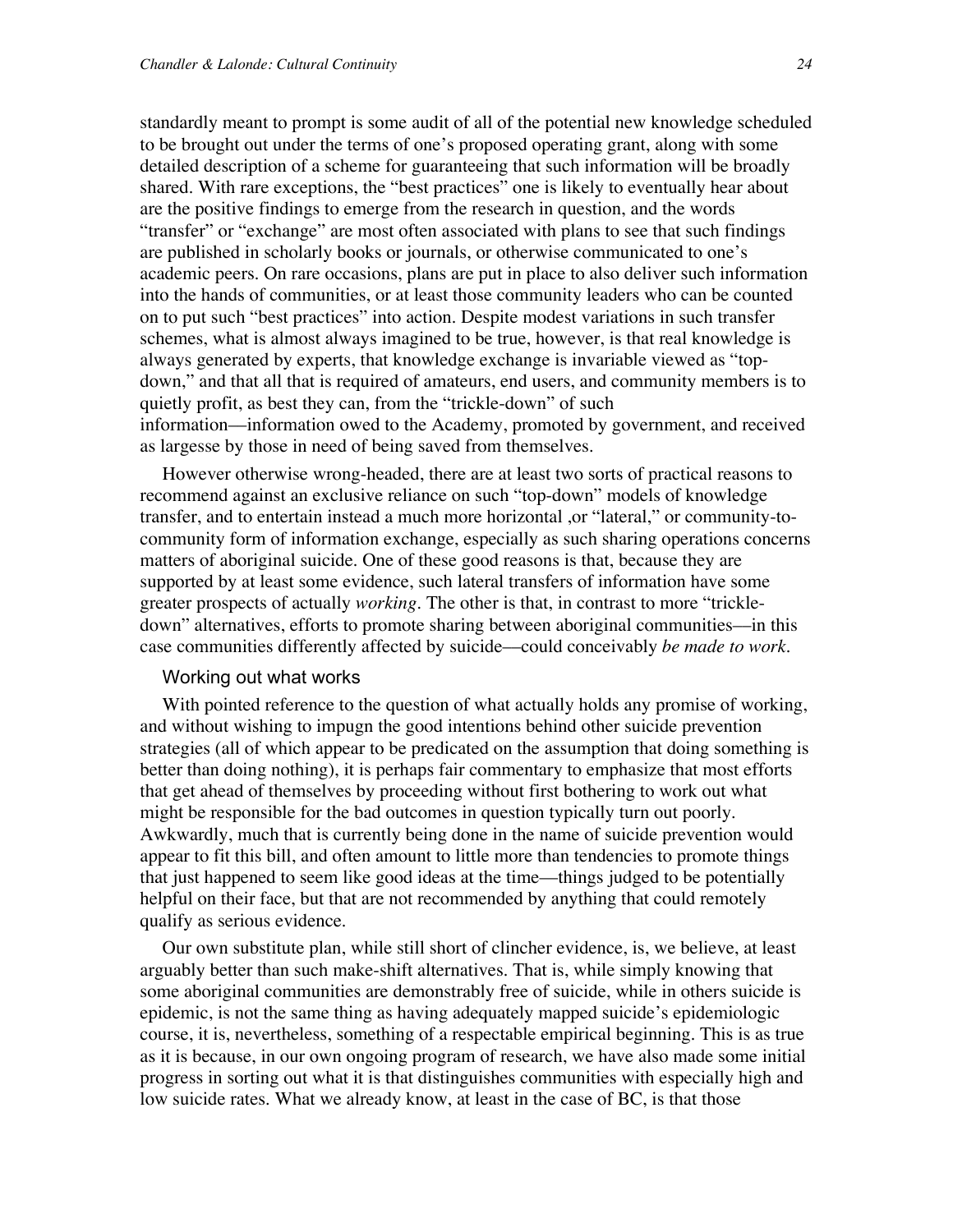communities that have achieved a measure of self-government, that were quick off the mark to litigate for aboriginal title to traditional lands, that promote women in positions of leadership, that have supported the construction of facilities for the preservation of culture, and that have worked to gain control over their own civic lives (i.e., control over health, education, policing, and child-welfare services) have no youth suicides, and low to absent no adult suicide rates. This is not to say, of course, that communities without suicides necessarily have explicit or declarative knowledge of exactly what they are evidently doing right, or even that they chose to do these things for the purpose-built reason that they might buffer against suicide. Nevertheless, such findings do clearly provide some content for potentially productive community-level conversations about what to do next, and will hopefully provide a beginning basis for the sharing of knowledges and practices between bands with low and high suicide rates.

#### On promoting what can be best made to work

Whatever their other merits, not all conceivable intervention strategies have the same prospects of being welcomed or endorsed by the communities they are meant to serve. Given the chronically subjugated status of aboriginal peoples, and the long history of "epistemic violence" (Spivack, 1985, p. 126) directed against their traditional knowledge forms, it should come as no great surprise that they often show themselves to be mistrustful, and less than welcoming of whatever appears next in the long train of government initiatives, all of which are alleged, in their turn, to be just what the doctor ordered. At least as post-colonial and colonial discourse analysts would have it (e.g., Berkhoffer, 1978; Duran & Duran, 1995; Fanon, 1965; Gandi, 1998; Nandy, 1983; Said, 1978) knowledge invented in Ottawa or elsewhere, and rudely transplanted root and branch into someone else's back yard, is often and rightly understood to be just another flexing of the dominant culture's "technologies of power" (Foucault, 1980)––another weapon wielded by those who have such power against those who must suffer it. A key plank in the platform of such accounts is that conquering cultures routinely work to brand "indigenes" as childlike, to label their indigenous knowledge as mere superstitions, and to re-frame their own attempts to colonize the life worlds of conquered peoples as well intended educative or "civilizing missions" (Gandhi, 1998, p. 13) aimed at dragging some otherwise "stone-aged" charges kicking and screaming into the contemporary, "modern" world. Such acts of "epistemic violence," whatever else they may do, are said to guarantee the positional inferiority of indigenous people, to further marginalize their voices, and to undermine any possibility that they might be seen to know best how to manage their own affairs. Instead, such fundamentally elitist views are said to promote the idea that serious knowledge about how (in this case) suicide might be prevented all ends up being the natural and exclusive province of experts.

Although it remains a matter for debate just how many of these post-colonial charges can be made to stick in the case of aboriginal suicide, what is not in serious doubt, we believe, is that something like such dynamics work to endorse what we have termed "topdown" models of knowledge transfer––models that imagine that all real knowledge is a product of the Academy (Chandler & Lalonde, 2004; Lalonde, 2003). What, we mean to argue, is importantly mistaken about such views is that, in addition to being frankly defamatory, they effectively rule out of court the very possibility that there might actually be indigenous knowledge forms and practices, or that such information could be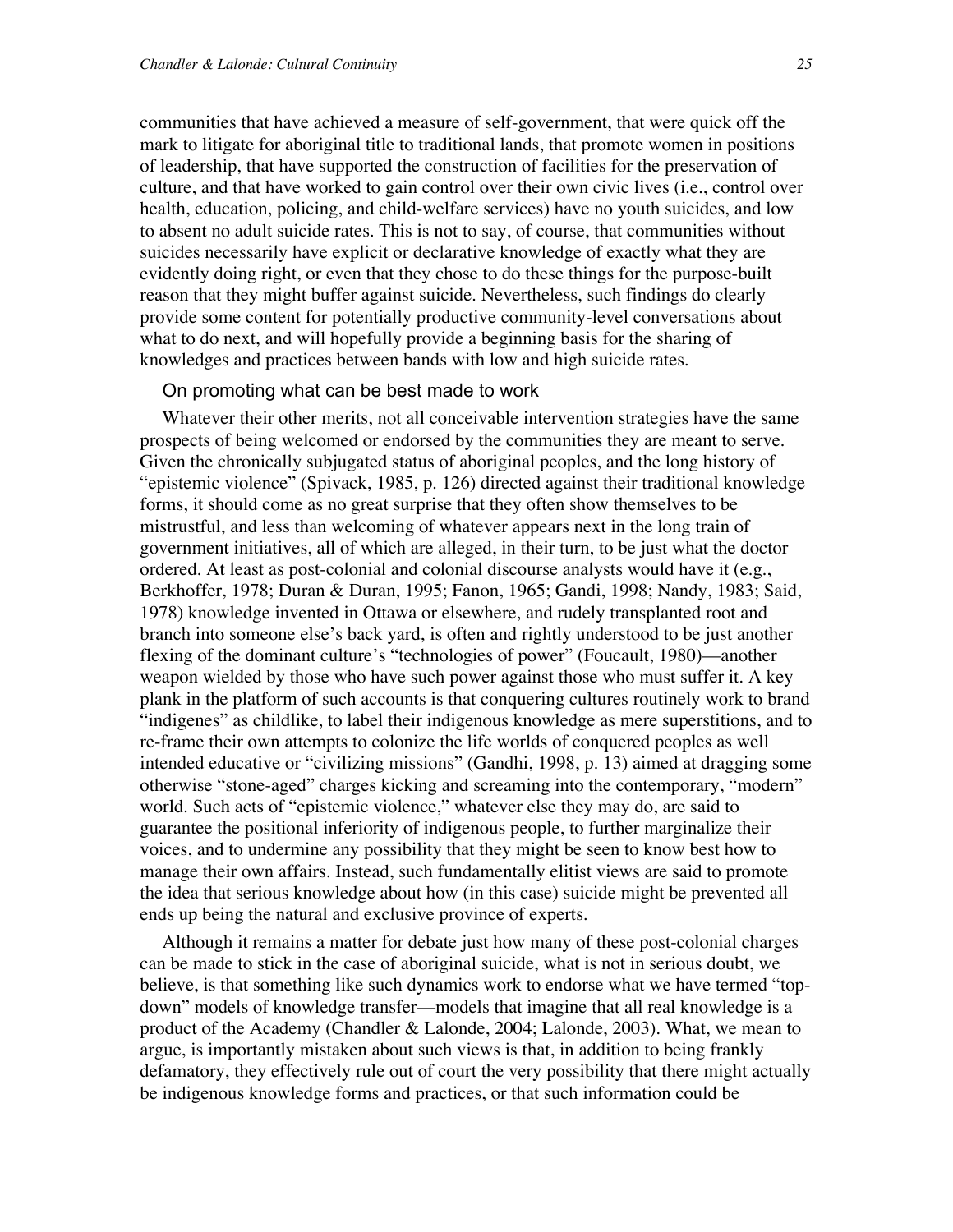profitably put to use in some "lateral" or community-to-community intervention program aimed at promoting exchanges between groups that enjoy greater or lesser levels of success in addressing their own problem of suicide.

The fact that many aboriginal communities are effectively free of the problem of suicide is, of course, not the same thing as demonstrating that they already have explicit of "declarative" knowledge of why this is so. Consequently, a great deal obviously remains to be understood: a) about how social scientists might collaborate with aboriginal communities to better access that knowledge and those practices that serve to insulate some, but not all, against the threat of suicide; and b) about how this knowledge (these "best practices") can be "transferred" or "exchanged," or, more simply shared with other communities where such knowledge has not yet been accessed and where such practices continue to be left undone. Still, however short we may currently fall in knowing what needs to be done, the job of tackling all of this unfinished work seems altogether more promising than the alternative of simply clinging to that residue of lingering neocolonialist thought that, as Fanon (1965, p. 63) put it, continues to "want everything to come from itself."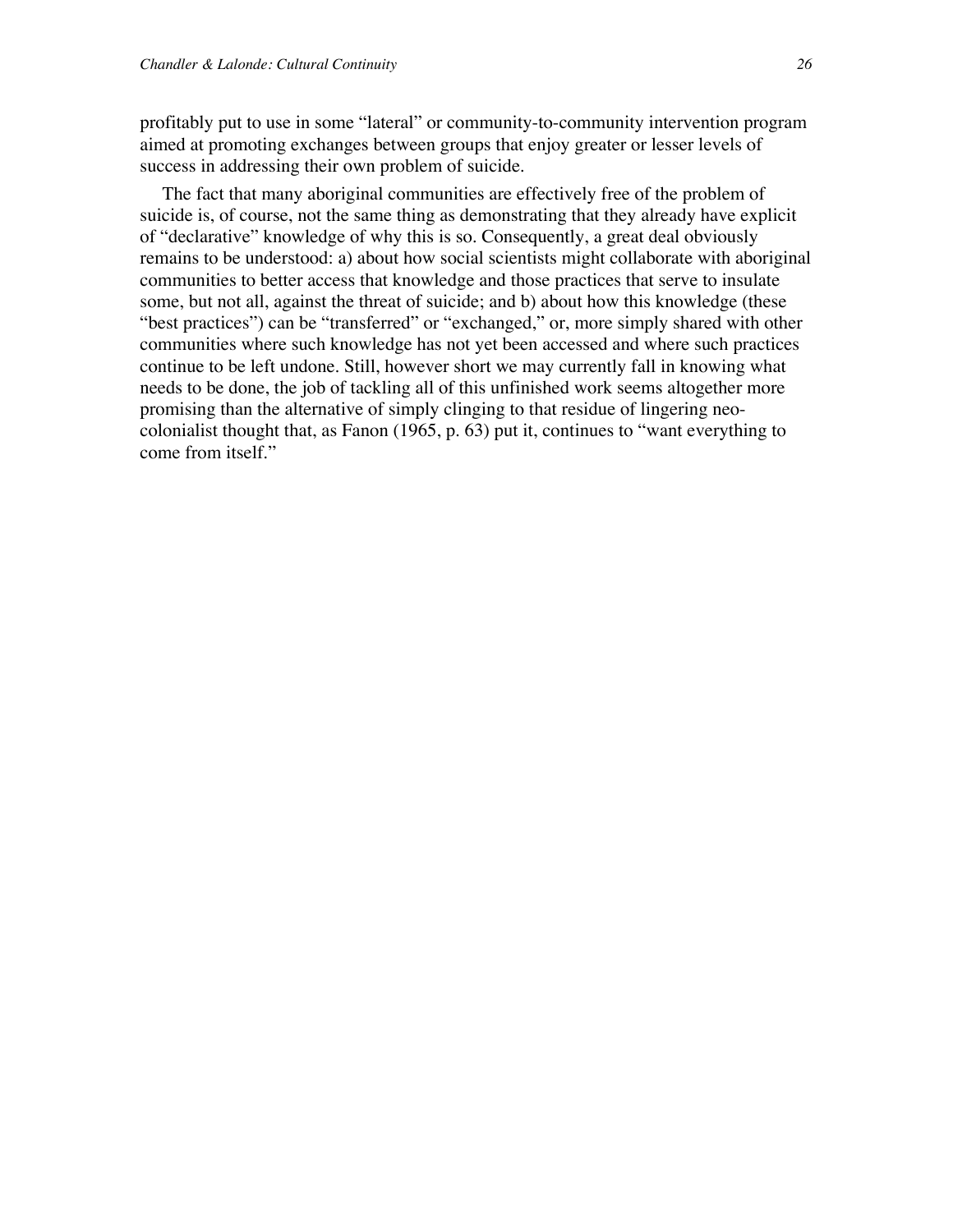# References

- Ball, L., & Chandler, M. J. (1989). Identity formation in suicidal and non-suicidal youth: The role of self-continuity. *Development and Psychopathology, 1(3)*, 257-275.
- Beck, H., Weissman, A., Lester, D., & Trexler, L. (1974). The measurement of pessimism: The hopelessness scale. *Journal of Consulting and Clinical Psychology*, *42*, 861-865.
- Berkhoffer, R. F. (1978). *The white man's Indian.* New York: Vintage.
- British Columbia Vital Statistics Agency. (2001). *Analysis of health statistics for Status Indians in British Columbia: 1991-1999.* Vancouver, B.C.
- Burd, M. (1994). *Regional analysis of British Columbia's Status Indian population: Birth-related and mortality statistics*. Division of Vital Statistics, British Columbia Ministry of Health and Ministry Responsible for Seniors.
- Bymun, C. W. (2001). *Metamorphosis and identity.* Cambridge, MA: MIT Press.
- Cassirer, E. (1923). *Substance and Function*. Chicago: The Open Court Publishing Company.
- Chandler, M. J. (1994). Self-continuity in suicidal and nonsuicidal adolescents. In G. Noam & S. Borst (Eds.), *Children, youth and suicide: Developmental perspectives* (pp. 55-70). San Francisco: Jossey-Bass.
- Chandler, M. J. (2000). Surviving time: The persistence of identity in this culture and that. *Culture and Psychology, 6(2),* 209-231.
- Chandler, M. J. (2001). The time of our lives: Self-continuity in Native and non-Native youth. In H. W. Reese (Ed.), *Advances in child development and behavior: Vol. 28* (pp.175-221). New York: Academic Press.
- Chandler, M. J., & Ball, L. (1990). Continuity and commitment: A developmental analysis of the identity formation process in suicidal and non-suicidal youth. In H. Bosma & S. Jackson (Eds.), *Coping and self-concept in adolescence* (pp. 149-166). New York: Springer-Verlag.
- Chandler, M. J., & Lalonde, C. E. (1995). The problem of self-continuity in the context of rapid personal and cultural change. In A. Oosterwegel & R. A. Wicklund (Eds*.*), *The self in European and North American culture: Development and processes* (pp. 45-63). Boston: Kluwer Academic Publishers.
- Chandler, M. J., & Lalonde, C. E. (1998). Cultural continuity as a hedge against suicide in Canada's First Nations. *Transcultural Psychiatry, 35(2)*, 191-219.
- Chandler, M. J., & Lalonde, C. E. (2004). Transferring whose knowledge? Exchanging whose best practices?: On knowing about indigenous knowledge and aboriginal suicide. In J. White, P. Maxim, & D. Beavon (Eds.), *Aboriginal Policy Research*: *Setting the Agenda for Change,* Vol.II. (pp.111-123) Toronto: Thompson Educational Publishing.
- Chandler, M. J., Boyes, M., Ball, S., & Hala, S. (1987). The conservation of selfhood: Children's changing conceptions of self-continuity. In T. Honess and K. Yardley (Eds.), *Self and identity: Perspectives across the life-span* (pp. 108-120). London: Routledge & Kegan Paul.
- Chandler, M. J., Lalonde, C. E., Sokol, B. W., & Hallett, D. (2003). Personal persistence, identity, and suicide: A study of Native and non-Native North American adolescents. *Monographs for the Society for Research in Child Development. Serial No. 273, Vol. 68, No. 2*.
- Clarke, A. S. (1997). The American Indian child: Victims of the culture of poverty or cultural discontinuity. In R.W. Taylor, & M. C. Wang (Eds.), *Social and emotional adjustment and family relations in ethnic minority families* (pp. 63-81). Mahwah, NJ: Lawrence Erlbaum Associates.
- Cooper, M., Corrado, R., Karlberg, A. M., & Pelletier Adams, L. (1992). Aboriginal suicide in British Columbia: An overview. *Canada's Mental Health*, *40(3)*, 19-23.